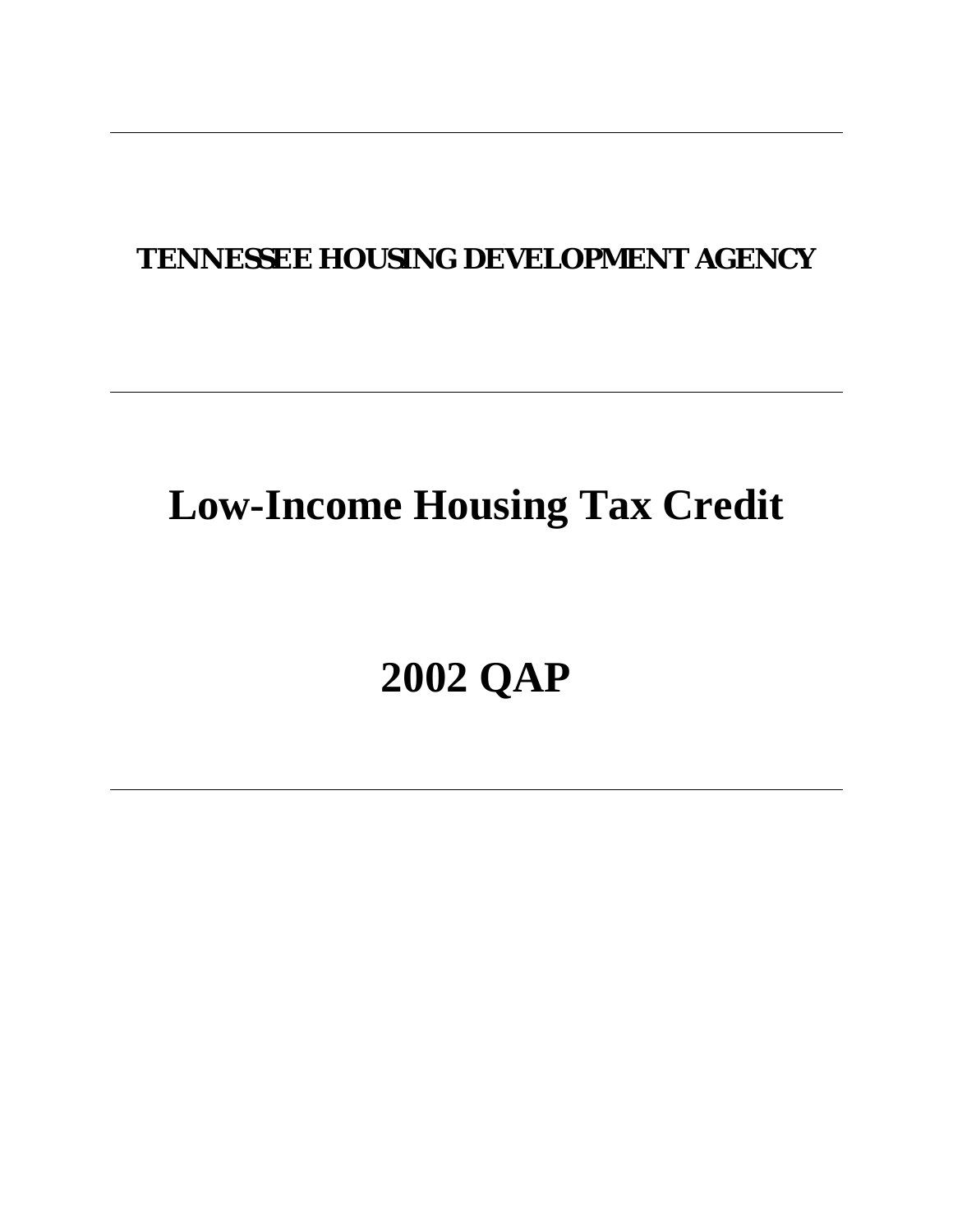### **TENNESSEE HOUSING DEVELOPMENT AGENCY LOW-INCOME HOUSING TAX CREDIT QUALIFIED ALLOCATION PLAN 2002**

#### **Part I: Introduction**

The Tennessee Housing Development Agency ("THDA") administers the Low-Income Housing Tax Credit program in Tennessee. The Low-Income Housing Tax Credit program was created by the Tax Reform Act of 1986 under Section 42 of the Internal Revenue Code of 1986, as amended ("Section 42"), to encourage the construction and rehabilitation of rental housing for low-income individuals and families. Under Section 42(m), THDA is required to develop a Qualified Allocation Plan ("QAP") to define the process by which it will allocate an annual amount of Low-Income Housing Tax Credits ("Tax Credits") in Tennessee.

This document is the QAP required by Section 42. This QAP incorporates all requirements of Section 42 unless more stringent requirements, as permitted under Section 42, are included. A public hearing was held to solicit comments. "**Exhibits**" are documents which accompany this QAP and which provide additional information. "**Attachments**" are forms or documents which must be submitted as part of the Initial Application. Exhibits, the Initial Application Form, and Attachments are all considered part of the QAP. The QAP has been approved by the THDA Board of Directors and adopted by the Governor of Tennessee.

#### **Part II: Goals and Objectives**

The goal of this QAP is to use the Tax Credits allocated to Tennessee for 2002 to the fullest extent possible to create, maintain, and preserve affordable rental housing for low-income households. Tax Credits are not intended to provide the primary or principal source of financing for a development, but are intended to provide financial incentives sufficient to fill "gaps" which would otherwise exist in developing affordable rental housing for low income households. Specific objectives of this QAP are to:

- 1. Make rental units affordable to households with as low an income as possible and for the longest time period possible;
- 2. Encourage the construction or rehabilitation of rental units in the areas of Tennessee with the greatest need for affordable housing;
- 3. Encourage development of appropriate housing units for persons with special needs, including the elderly and persons who are homeless or have disabilities;
- 4. Discourage allocation of Tax Credits to developments for which Tax Credits are not necessary to create, improve, or preserve rental housing for low-income persons;
- 5. Allocate only the minimum amount of Tax Credits necessary to make a development financially feasible and to ensure its viability as a qualified low-income development throughout the credit period;
- 6. Encourage Non-Profit entities to develop rental housing for low-income households;
- 7. Encourage energy efficient construction and rehabilitation;
- 8. Encourage fair distribution of Tax Credits among counties and developers or related parties;
- 9. Improve distribution among developments of varying sizes to ensure that developments with a smaller number of housing units receive fair consideration; and
- 10. Allocate Tax Credits fairly.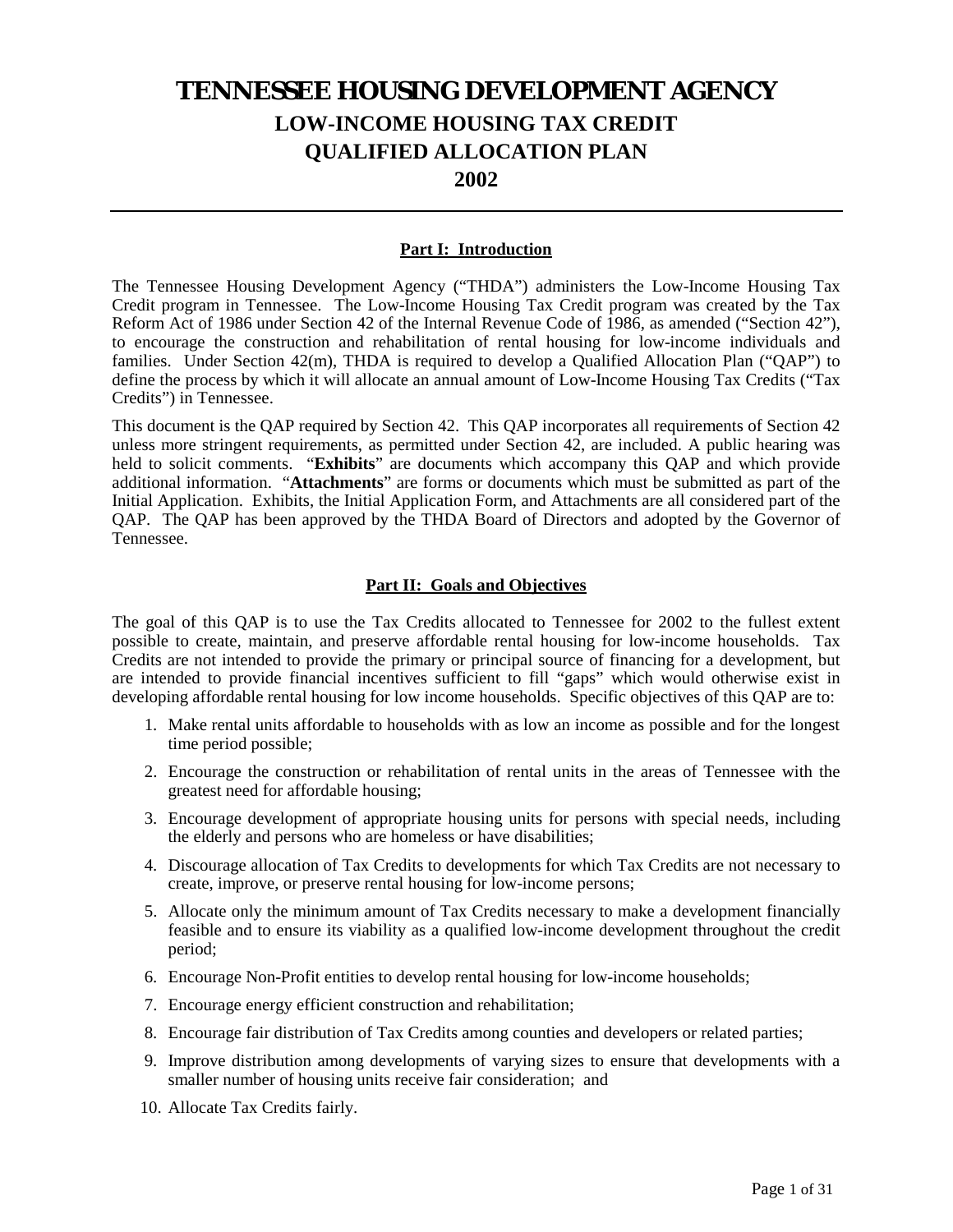#### **Part III: Tax Credits Available**

#### **A. Total Tax Credits**

The total amount of Tax Credits available for allocation in Tennessee for 2002 is the total of the following:

- 1. \$1.75 x Tennessee's population;
- 2. Any unallocated credits from previous year;
- 3. Any returned credit from previous years; and
- 4. Any amount allocated to Tennessee by the IRS from the National Pool.

For purposes of calculating the initial Non-Profit Set-Aside and any of the other Set-Asides, the amount against which the percentages will be applied will be the sum of items 1, 2, and 3 above.

#### **B. Set-Asides**

Each development will be identified as qualifying for an allocation of Tax Credits in one or more of the "Set-Aside" categories described below, if all of the eligibility requirements specified in Part VII-A-2 are met for the relevant Set-Aside. For example, a development may qualify for the Non-Profit Set-Aside, the Small Development Set-Aside, and the Rural Set-Aside. Many other combinations are also possible. The method by which these Set-Asides will be applied is described in Part VIII-E of this QAP.

- 1. Non-Profit Set-Aside
	- a. Qualified Non-Profits (see Part VII-A-2-a of this QAP) will be considered for an allocation of Tax Credits from the Non-Profit Set-Aside.
	- b. Ten percent (10%) of the total amount of Tax Credits available for allocation in Tennessee is reserved for qualified Non-Profit applicants as required by Section 42(h)(5).
	- c. **THDA reserves the right to make additional allocations of Tax Credits from any available Set-Aside to qualified Non-Profit applicants to meet the requirements of Section 42(h)(5).**
- 2. Public Housing Authority Set-Aside
	- a. Up to ten percent (10%) of the sum of Part III-A-1, -2 and -3 will be available for developments submitted by Public Housing Authorities and which qualify for this Set-Aside (see Part VII-A-2-b).
	- b. Any amount of Tax Credits allocated to Public Housing Authority developments will be deducted from the amount of Tax Credits set-aside for developments in the appropriate related category (Non-Profit, Small Developments, Urban, or Rural) as applicable.
	- c. Only Initial Applications for the Public Housing Set-Aside that meet all the eligibility requirements specified in this QAP will be accepted. If these Initial Applications meet all the requirements of this QAP, the amount of the Public Housing Set-Aside will be allocated on a competitive basis according to final scores assigned to each such Initial Application in descending order.

Tax Credits allocated to a development under this Part III-B-2 will not be counted against the limits by county or by developer specified in Part IV-A and -C.

- 3. Small Developments Set-Aside
	- a. Up to ten percent (10%) of the sum of Part III-A-1, -2 and -3 will be set-aside for developments with 32 or fewer units on a single site (see Part VII-A-2-c).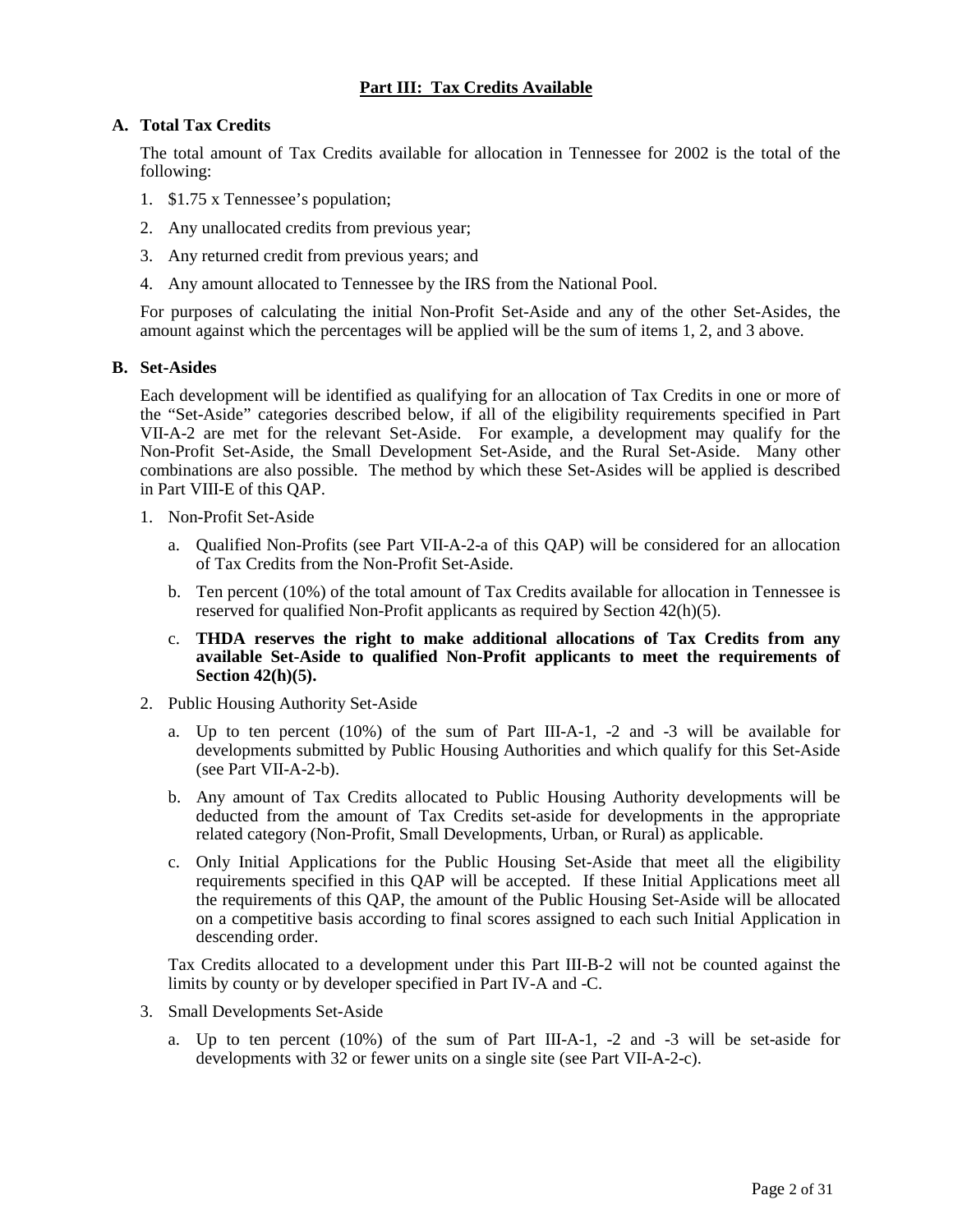- b. Any amount of Tax Credits allocated to developments in the Small Developments Set-Aside will be deducted from the amount of Tax Credits set-aside for developments in the appropriate related category (Non-Profit, or Urban or Rural, as applicable).
- 4. Urban and Rural Set-Asides
	- a. Urban Set-Aside: sixty-eight percent (68%) of the sum of Part III A-1, -2 and -3 above after the Non-Profit Set-Aside is deducted is available for allocation to developments in the Urban Set-Aside (see Part VII-A-2-d);
	- b. Rural Set-Aside: thirty-two percent (32%) of the sum of Part III A-1, -2 and -3 above after the Non-Profit Set-Aside is deducted is available for allocation to developments located in the Rural Set-Aside (see Part VII-A-2-e).
- **C. THDA reserves the right to revise the amount of Tax Credits available for each Set-Aside based on requirements imposed by Congress or the IRS, and consistent with the intent of the various Set-Asides.**

#### **Part IV: Limits on Amount of Tax Credits Available**

#### **A. By County**

The maximum amount of Tax Credits that may be allocated to developments in any one **urban** county shall not exceed two million one hundred thousand dollars (**\$2,100,000**). The maximum amount of Tax Credits that may be allocated to developments in any one **rural** county shall not exceed one million dollars (**\$1,000,000**). **Exhibit 1** to this QAP identifies urban and rural counties.

#### **B. By Development**

The maximum amount of Tax Credits that may be allocated to a single development shall not exceed seven hundred thousand dollars (**\$700,000**). THDA reserves the right, in its sole discretion, to determine whether Initial Applications received reflect a single development or multiple developments for the purpose of applying this limitation. In making this determination, THDA will consider the physical location of developments; the relationships among owners, developers, management agents, and other development participants; the structure of financing; and any other information which might clarify whether Initial Applications reflect a single development or multiple developments.

#### **C. By Developer or Related Parties**

- 1. The maximum amount of Tax Credits that may be allocated to a single applicant, developer, owner, or related parties shall not exceed one million four hundred thousand dollars (**\$1,400,000**)**.** THDA reserves the right, in its sole discretion, to determine whether related parties are involved for the purpose of applying this limitation.
- 2. An applicant, developer, owner, or related party may not submit more than one Initial Application or be involved in more than one development per county with respect to 2002 Tax Credits. THDA reserves the right, in its sole discretion, to determine whether related parties are involved for the purpose of applying this limitation.

#### **D. By Unit**

1. Per Unit Maximum (4% Tax Credit)

| Number of Units | Maximum Tax Credits per Unit |
|-----------------|------------------------------|
| $1 - 32$        | \$3,425                      |
| $33 - 72$       | \$3,200                      |
| 73 or more      | \$3,065                      |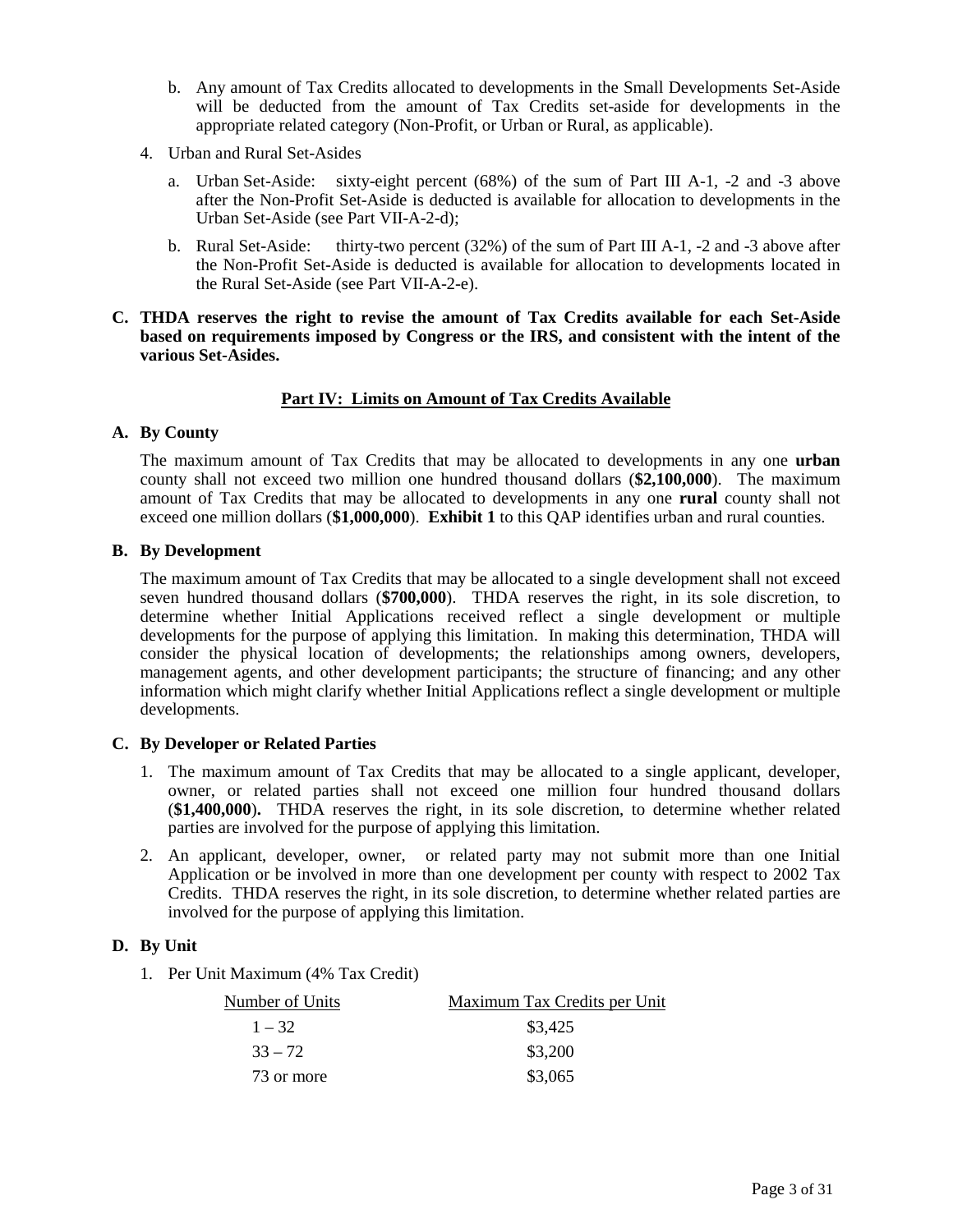2. Per Unit Maximum (9% Tax Credit)

| Number of Units | Maximum Tax Credits per Unit |
|-----------------|------------------------------|
| $1 - 32$        | \$7,000                      |
| $32 - 72$       | \$6,500                      |
| 73 or more      | \$6,200                      |

3. No development is guaranteed the amount of Tax Credits reflected in 1 and 2 above. THDA will evaluate Initial Applications in accordance with the requirements of this QAP and Section 42 to determine the actual amount of Tax Credits appropriate for a particular development, which amount may be less than, but never more than, the amounts reflected in 1 and 2 above.

#### **E. For Financial Feasibility**

**Section 42(m)(2) requires that THDA not allocate more Tax Credits than necessary for the financial feasibility of a development and its viability as a qualified low-income housing** development. THDA reserves the right, in its sole discretion, to reject Initial Applications for Tax Credits when THDA determines that the proposed development is not financially feasible or does not need Tax Credits. THDA also reserves the right, in its sole discretion, to reserve or allocate an amount of Tax Credits less than the amount requested in an Initial Application, in a Carryover Application or in a Placed in Service Application. THDA's determination under Section 42(m)(2) shall not be construed to be a representation or warranty by THDA as to the financial feasibility, viability, or lack thereof, of any development.

Tax Credits allocated pursuant to this QAP are not intended to provide the primary or principal source of financing for a development, but are intended to provide financial incentives sufficient to fill "gaps" which would otherwise exist in developing affordable rental housing for low and very-low income households. The maximum obtainable rents supported by the market study will be expected to support reasonable operating expenses and maximum mortgage debt service prior to Tax Credits filling any financial "gaps". When rents for Tax Credit units in an Initial Application, a Carryover Application or a Placed in Service Application are below the maximum rents supported by the required market study, such rents, reflected as a percentage of maximum rents permitted under Section 42, must be maintained throughout the Compliance Period.

#### **Part V: Limits On Developer and Consultant Fees, and Contractor Profit, Overhead, and General Requirements**

#### **A. Limit on Developer Fees and Consultant Fees**

- 1. The combined total of developer and consultant fees (Attachment 15: Development Costs; #10, columns B  $\&$  C) which may be included in the determination of the amount of Tax Credits for a particular development cannot exceed five percent (5%) of that portion of THDA determined eligible basis attributable to acquisition (before the addition of the developer and consultant fees), and cannot exceed fifteen percent (15%) of that portion of THDA determined eligible basis attributable to new construction or to rehabilitation (before the addition of the developer and consultant fees). Construction Advisory or Construction Supervision fees listed separately from the maximum allowed Contractor Fees will be considered as a Consultant and will be included in Consultant Fees.
- 2. No points will be awarded under Part VII-B-4 if the Initial Application reflects a combined total of developer and consultant fees in excess of two percent (2%) of the THDA determined eligible basis attributable to the acquisition cost of the development.
- 3. If the developer and contractor are related persons as defined in Section  $42(d)(2)(D)(iii)$ , then the combined total of developer fees, consultant fees, and contractor profit, contractor overhead, and general requirements, which may be included in the determination of the amount of Tax Credits for a particular development, cannot exceed fifteen percent (15%) of THDA determined eligible basis of that portion of the development attributable to acquisition (before the addition of the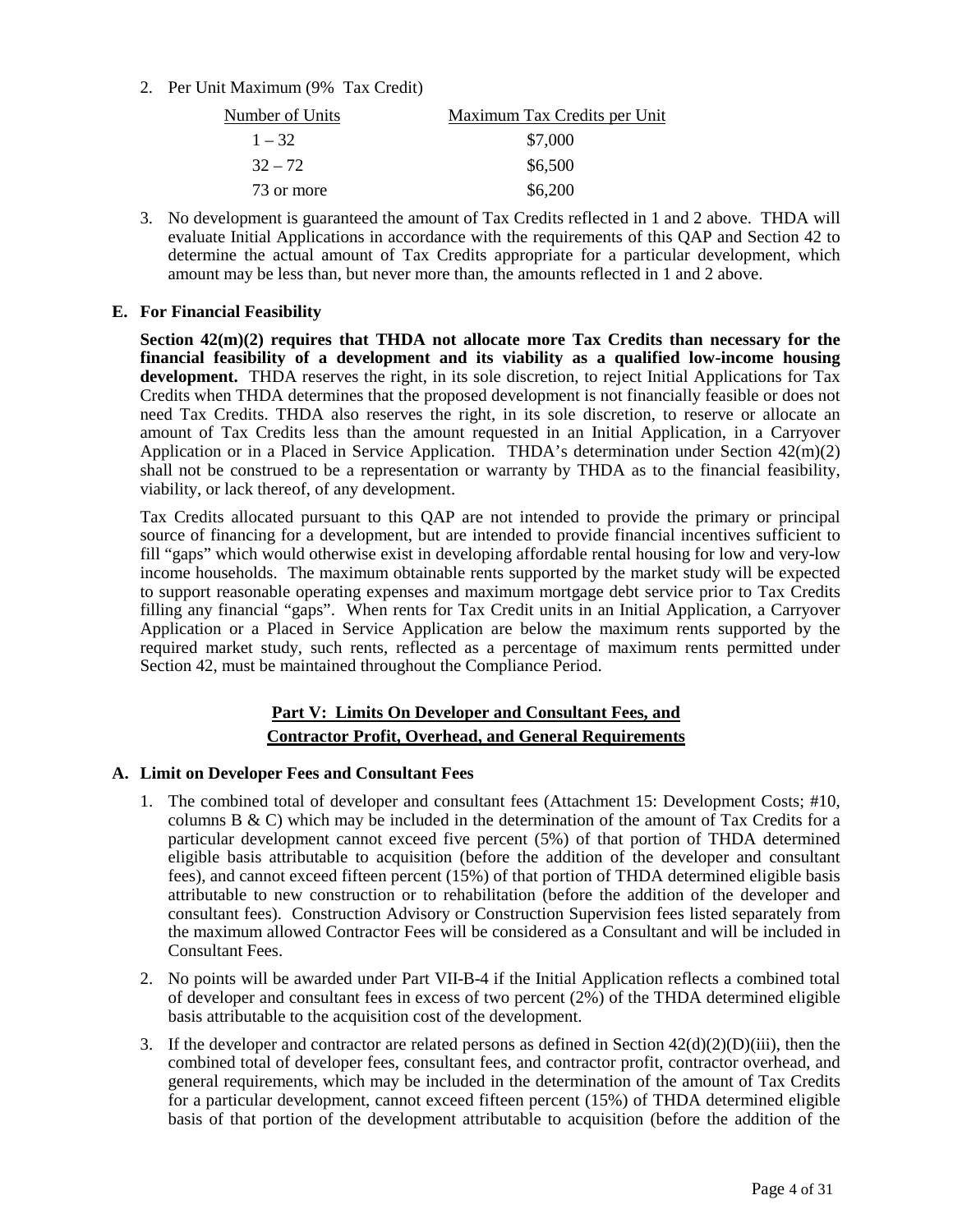fees), and cannot exceed twenty-five percent (25%) of that portion of THDA determined eligible basis attributable to new construction or to rehabilitation (before the addition of the fees).

#### **B. Limit on Contractor Fees, Profit, Overhead and General Requirements**

1. The total contractor fees, including contractor profit, contractor overhead and general requirements shall be limited to fourteen percent (14%) of total THDA determined site work costs, plus accessory buildings plus either new building hard costs or rehabilitation hard costs. The structure of this fee is limited to the following:

| Contractor profit:                                                                                               | may not exceed six percent $(6\%)$    |
|------------------------------------------------------------------------------------------------------------------|---------------------------------------|
| Contractor overhead:                                                                                             | may not exceed two percent $(2\%)$    |
| Contractor general requirements<br>(including building permits, payment<br>and performance bonds, and tap fees): | may not exceed six percent $(6%)$     |
| <b>Total Contractor fees</b>                                                                                     | may not exceed fourteen percent (14%) |

2. If the developer and contractor are related persons as defined in Section  $42(d)(2)(D)(iii)$ , then the combined total for contractor profit, overhead, and general requirements, developer fees and consultant fees which may be included in the determination of the amount of Tax Credits for a particular development, cannot exceed fifteen percent (15%) of THDA determined eligible basis on that portion of the development attributable to acquisition (before the addition of the fees), and cannot exceed twenty-five percent (25%) of that portion of THDA determined eligible basis attributable to new construction or to rehabilitation (before the addition of the fees).

#### **Part VI: Initial Application Submission**

#### **A. Initial Application Requirements**

A complete Initial Application must be submitted in accordance with Part VI-B by the Initial Application deadline specified in Part VI-C. To be considered complete, an Initial Application must meet **ALL** of the following requirements:

- 1. Have content, formatting and pagination identical to that of the attached Initial Application Form;
- 2. Bear original signature(s) as specified in Part VI-D;
- 3. Include all required Attachments and supporting documentation, with all such Attachments and supporting documentation containing correct, complete, and consistent information as required in this QAP and bearing original signatures to the extent specified in Part VI-D;
- 4. Have no missing information or any information that is erroneous, incomplete or inconsistent;
- 5. Include a complete original and three complete copies;
- 6. Be submitted by the Initial Application deadline specified in Part VI-C; and
- 7. Include a certified check in the amount of all fees required with the Initial Application as specified in Part XIII-A.

#### **B. Initial Application Delivery**

An Initial Application must be identified as a "Tax Credit Application" and be delivered to:

**Tennessee Housing Development Agency Suite 1114 404 James Robertson Parkway Nashville, TN 37243-0900**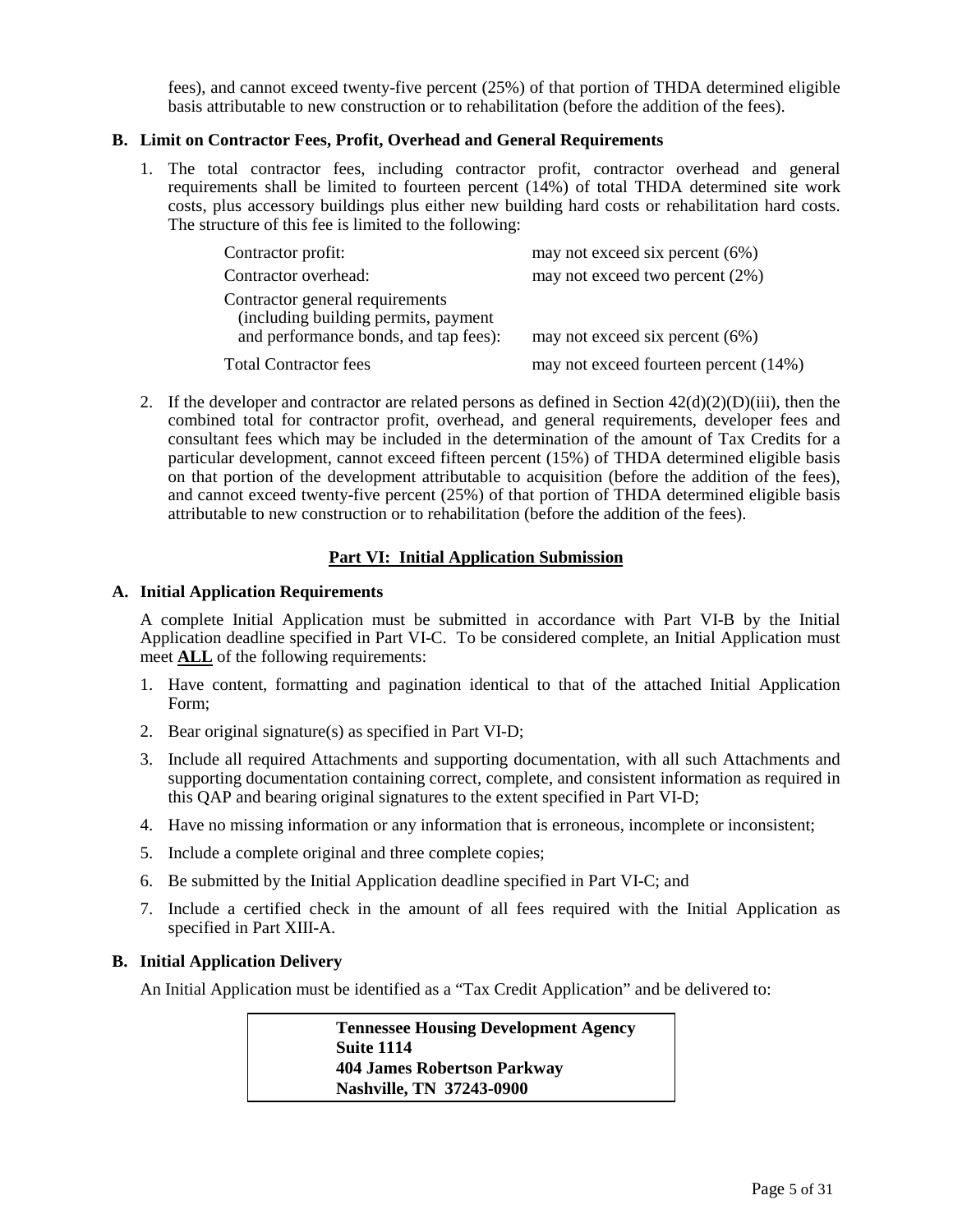Initial Applications may be delivered to THDA by mail, in person, by courier, or by other means of physical delivery. **(Applications by express delivery services should be sent to the address above but at Zip Code 37219-1505.)** Telecopy, facsimile, or other transmission or delivery of "copies" or "representations" of the Initial Application or other documents **will not be accepted.**

THDA assumes no responsibility for late delivery or delivery to locations other than stated above. **Only those Initial Applications arriving at the location stated above by the Initial Application deadline specified in Part VI-C will be considered.**

#### **C. Initial Application Deadline**

**No Initial Applications will be accepted after 1:00 p.m. Central Standard Time on Monday, April 1, 2002. No Initial Applications will be accepted at any location other than the location specified in Part VI-B.**

• **No erroneous, missing, incomplete or inconsistent supporting documentation or Attachments, or clarifications to the Initial Application, supporting documentation, or Attachments, or any other materials required in the Initial Application or in support of the Initial Application will be accepted after the Initial Application deadline except as specified in Part VIII-B.**

#### **D. Original Signatures Required**

All forms and documents provided by THDA to be completed as part of the Initial Application must bear **original** signatures (in any color ink except black) where signatures are required. No photocopies, telecopies, or other reproductions of documents with signatures will be accepted on these forms and documents.

#### **E. Local Government Notification**

THDA will notify the chief executive officer (or the equivalent) of the local government in whose jurisdiction a development proposed in an Initial Application is to be located. Such individual will have an opportunity to comment on the development proposed in the Initial Application to be located in the jurisdiction, as required by Section  $42(m)(1)(A)(ii)$ .

#### **Part VII: Initial Application Eligibility and Scoring**

#### **A. Eligibility Determination**

THDA will evaluate each Initial Application that meets the requirements of Part VI to determine whether the following eligibility requirements are met:

1. Minimum Score Required

To be eligible, an Initial Application must obtain a **minimum score of 215 points** as determined by THDA in accordance with Part VII-B.

- 2**.** Special Set-Asides
	- a. Non-Profit Set-Aside: To be eligible for Tax Credits from the Non-Profit Set-Aside, an Initial Application must contain information satisfactory to THDA demonstrating that the development proposed in the Initial Application involves a qualified non-profit organization. To be qualified, a non-profit organization must meet ALL of the following: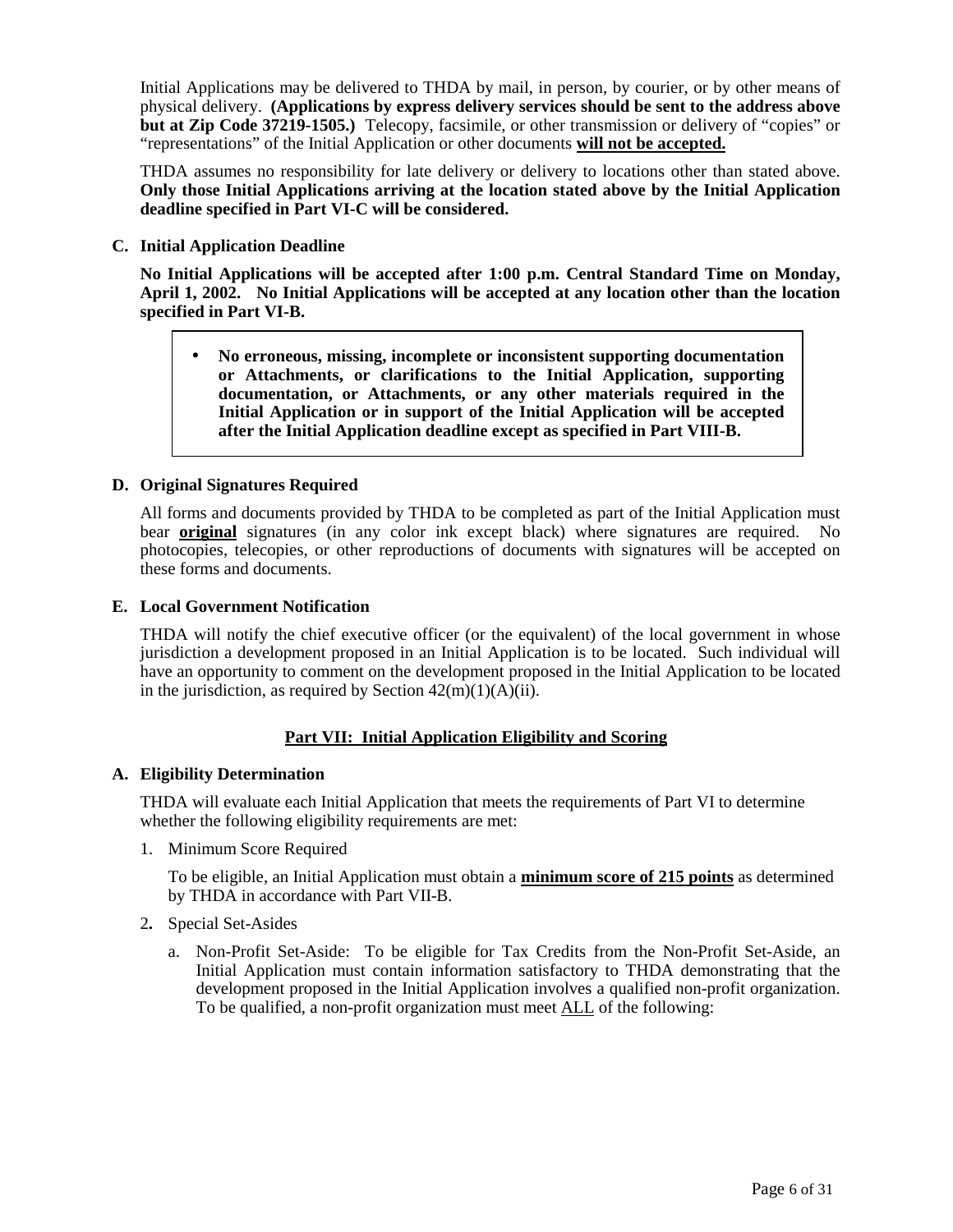- (i) The organization must be a *bona fide* non-profit organization, as evidenced by the following:
	- (A) The organization must be an IRS  $501(c)(3)$  or  $501(c)(4)$  entity;
	- (B) The organization must be organized and existing in the State of Tennessee or if organized and existing in another state, must be qualified to do business in Tennessee;
	- (C) The organization must: (i) not be formed by one or more individuals or for-profit entities for the principal purpose of being included in the Non-Profit Set-Aside; (ii) not be controlled by a for-profit organization; and (iii) not have any staff member, officer or member of the board of directors who will materially participate, directly or indirectly, in the proposed development as or through a for-profit entity; and
	- (D) The organization must be engaged in the business of developing and building lowincome housing in Tennessee and must have been so engaged during all of calendar year 2000 and calendar year 2001.
- (ii) The organization must (directly or through a partnership), prior to the reservation of Tax Credits: (i) own all of the general partnership interests of the ownership entity of the development; or (ii) own, alone or with other non-profits who meet all of the requirements of this Part VII-A-2-a, one hundred percent (100%) of the stock of a corporate ownership entity of the development; or (iii) own, alone or with other nonprofits who meet all of the requirements of this Part VII-A-2-a, one hundred percent (100%) of the stock of an entity that is the sole general partner or sole managing member of the ownership entity of the development proposed in the Initial Application;
- (iii) The organization must be materially participating (regular, continuous and substantial on-site involvement) in the development and operation of the development throughout the "compliance period" (as defined in Section  $42(i)(1)$ ).
- (iv) To demonstrate eligibility under this Part VII-A-2-a, ALL of the following must be submitted as part of the Initial Application:
	- (A) A copy of the IRS determination letter clearly stating the organization's status as an IRS  $501(c)(3)$  or  $501(c)(4)$  entity; and
	- (B) A Certificate of Existence from the Tennessee Secretary of State's Office dated not more than thirty (30) days prior to the date of the Initial Application;
	- (C) **Attachment 17**; and
	- (D) **Attachment 18**.
- b. Public Housing Authority Set-Aside:

An Initial Application may qualify for the Public Housing Authority Set-Aside in one of two ways, either through a public housing authority ("PHA") without use of the HOPE VI Revitalization Program (the "HOPE VI Program") or through a PHA using the HOPE VI Program.

- (i) To qualify for the Public Housing Authority Set-Aside without use of the HOPE VI Program, an Initial Application must contain information satisfactory to THDA demonstrating that the development proposed in the Initial Application involves a qualified PHA. To be qualified, a PHA must meet ALL of the following:
	- (A) The PHA must (directly or through a partnership), prior to the reservation of Tax Credits: (1) be the sole general partner or the sole managing member of the ownership entity of the development; or (2) own, alone or with qualified non-profits who meet all requirements of this QAP, one hundred percent (100%) of the stock of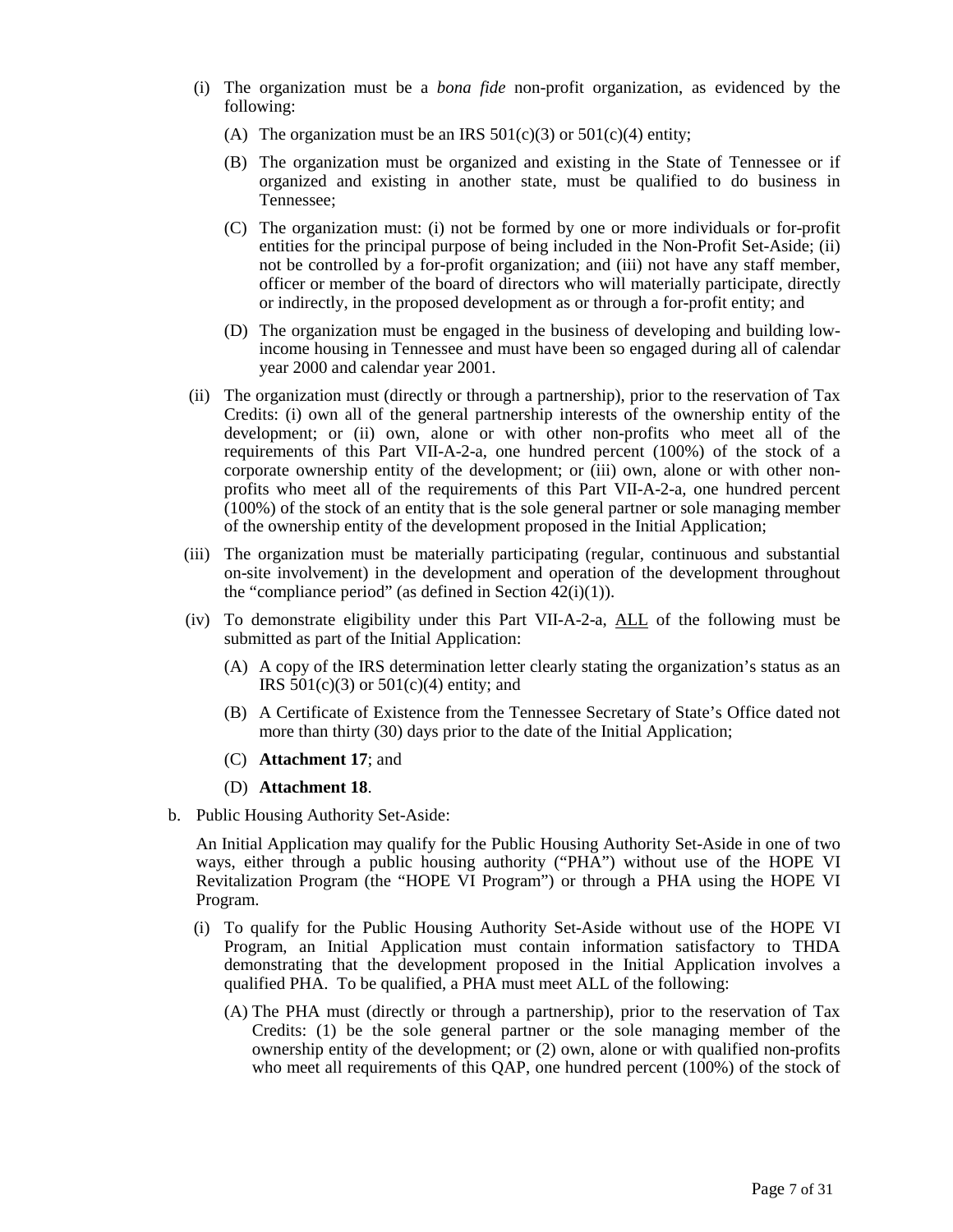a corporate ownership entity of the development; or (3) own, alone or with qualified non-profits who meet all requirements of this QAP, one hundred percent (100%) of the stock of an entity that is the sole general partner or sole managing member of the ownership entity of the development proposed in the Initial Application;

- (B) The PHA must materially participate (regular, continuous and substantial on-site involvement) in the development and operation of the development throughout the "compliance period" (as defined in Section  $42(i)(1)$ );
- (C) The PHA must be acting solely within the geographic area of its jurisdiction.
- (D) To demonstrate eligibility under this Part VII-A-2-b, an attorney's opinion letter, in the form of **Attachment 26** must be submitted as part of the Initial Application.
- (ii) To qualify for the Public Housing Authority Set-Aside using the HOPE VI Program, the Initial Application must contain the following:
	- (A) A copy of the HOPE VI Revitalization Grant Assistance Award (form HUD-1044) which identifies the PHA receiving the HOPE VI grant and the amount of the grant;
	- (B) A letter from the Executive Director of the identified PHA in the form of **Attachment 27** certifying that: (1) the development proposed in the Initial Application is identified in the PHA's HUD approved HOPE VI application or Revitalization Plan; (2) the housing units are an essential element of that Plan; and (3) the Tax Credits for the development proposed in the Initial Application are an essential component of the financing plan for the PHA's HOPE VI Program; and
	- (C) A copy of the HUD approved Revitalization Plan.
- (iii) An Initial Application may qualify for the Public Housing Set-Aside under Part VII-A-2-b-(i) or under Part VII-A-2-b-(ii), but not both. Only one Initial Application for one development in the jurisdiction of the relevant PHA will be considered.
- c. Small Developments Set-Aside: The Initial Application must be for a development with thirty-two or fewer total housing units on a single site.
- d. Urban Set-Aside: To be eligible for consideration in the Urban Set-Aside, the development must be located in one the urban counties of Tennessee (Metropolitan Statistical Area or "MSA" counties) shown on **Exhibit 1** to this QAP.
- e. Rural Set-Aside: To be eligible for consideration in the Rural Set-Aside, the development must be located in one of the rural counties of Tennessee shown on **Exhibit 1** to this QAP.
- 3. Non-compliance
	- a. To be eligible, individuals involved (either directly or indirectly) with the developer or the ownership entity (whether formed or to be formed) identified in the Initial Application must not have any involvement (either directly or indirectly) with the developer or the ownership entity of any prior Tax Credit development which has an event of noncompliance under Section 42 or under the restrictive covenants recorded in connection with such development. Ineligibility due to noncompliance shall be in effect for the calendar year in which the noncompliance was identified with respect to noncompliance based on the requirements of the recorded restrictive covenants or was reported to IRS by Form 8823 with respect to noncompliance under Section 42 and, with respect to both types of noncompliance, for the following calendar year. THDA will determine, in its sole discretion, whether an event of noncompliance exists which has not been cured.
	- b. **Attachment 19** must be submitted as part of the Initial Application to demonstrate eligibility under this Part VII-A-3.
- 4. Developments
	- a. The Initial Application must propose an eligible development. To be eligible, a development proposed in the Initial Application must meet ALL of the following: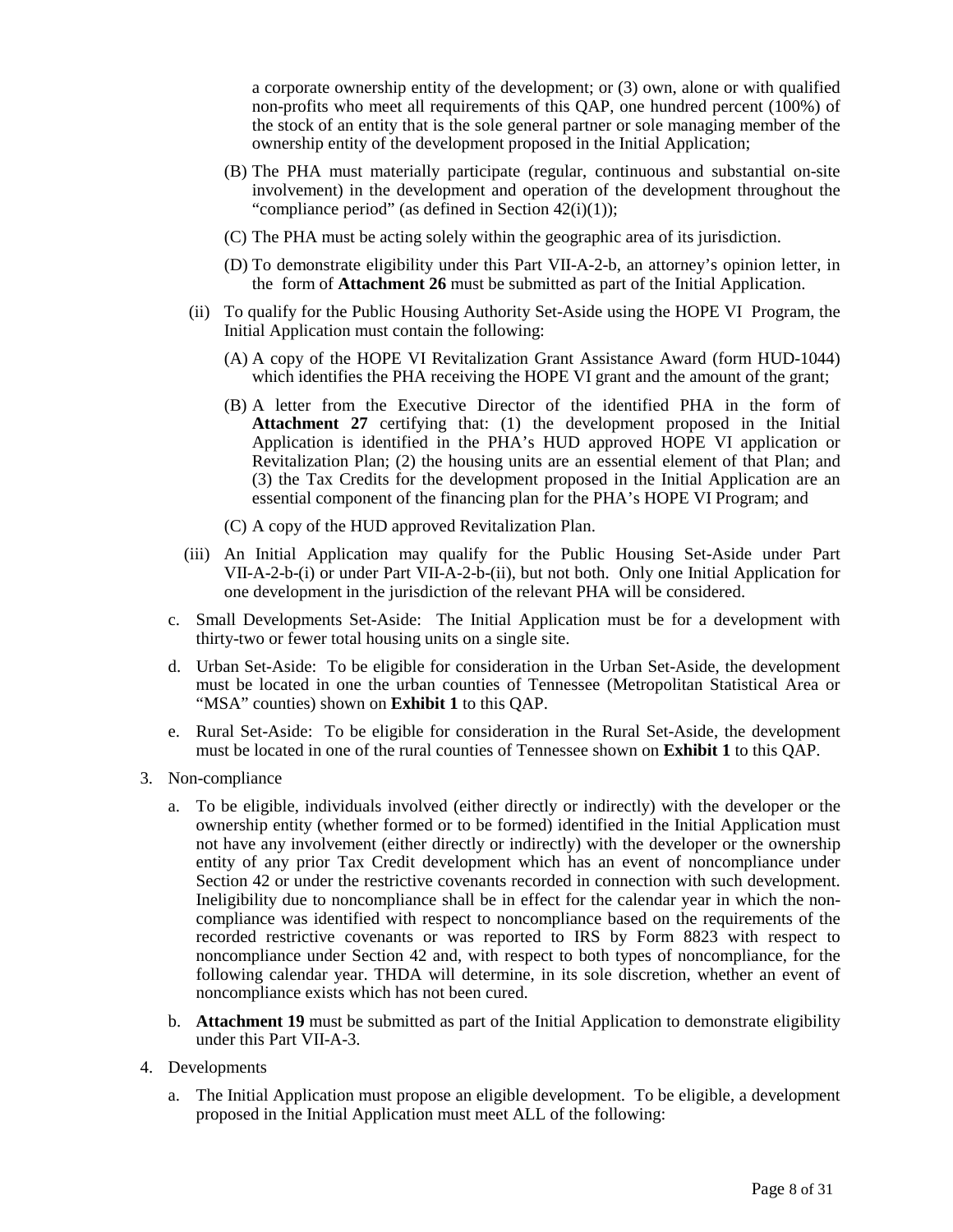- (i) The development must be a qualified low-income housing development as defined in Section  $42(g)$ , containing qualified low-income buildings as defined in Section  $42(c)(2)$ and low-income units as defined in Section  $42(i)(3)$ . THDA, in its sole discretion, may require opinions from relevant counsel regarding transitional housing for the homeless, single room occupancy units, service provision or other matters in connection with a determination of eligibility;
- (ii) One hundred percent (100%) of the "covered units" (as defined in the Fair Housing Act) in the development must be designed and built in accordance with the Fair Housing Act and all other areas in the development open to the public must be designed and built in accordance with the Americans With Disabilities Act. Certification from the design architect will be required on developments of 11 units or more, from contractor on 10 units or fewer, following the issuance of the Reservation Notice. Confirmation from the supervising architect or contractor, as appropriate, will be required prior to issuing the IRS Form 8609;
- (iii) Proposed developments that include acquisition of existing properties must meet Section 42(d)(2) (10-year rule);
- (iv) If the development proposed in the Initial Application is located on scattered sites, then the Initial Application must reflect that all sites are included under a common plan of financing and the scattered sites must be appraised as a single proposed development, using appraisal methodology appropriate for rental property as described in Part IX-B-7.
- b. A development which is part of a restructuring pursuant to the Multifamily Assisted Housing Reform and Affordability Act of 1997 under the supervision of the Office of Multifamily Housing Assistance Restructuring is eligible to apply for Tax Credits in an amount which would not produce syndication proceeds in excess of seventeen percent (17%) of rehabilitation costs required under that program.
- c. The following types of developments are not eligible for Tax Credits:
	- (i) Developments presently having or proposed to have development-based subsidies under the Section 8 Moderate Rehabilitation program, unless the subsidies are tied to developments utilizing the Stewart B. McKinney Homeless Assistance Act;
	- (ii) Developments that have been part of "Bargain Sales" with a "step-up" in sales price paid to an intervening Non-Profit;
	- (iii) Developments containing units that are not for use by the general public, including, but not limited to, hospitals, nursing homes, sanitariums, life care facilities, trailer parks, or intermediate care facilities for persons with mental and physical disabilities; or
	- (iv) Developments in which continual or frequent nursing, medical, or psychiatric services are provided. Examples include, but are not limited to, hospitals, nursing homes, sanitariums, life care facilities, or intermediate care facilities for persons with mental and physical disabilities
- d. **Attachment 20 must be submitted** as part of all Initial Applications to demonstrate eligibility under this Part VII-A-4.
- e. **Attachment 21 must be submitted** as part of any Initial Application that proposes acquisition of an existing property to demonstrate eligibility under Part VII-A-4-a-(iii).
- 5. Existing, Incremental, and New Developments
	- a. Developments which received reservations/allocations of Tax Credits under QAPs at any time during the prior fifteen (15) years and which are not proposing additional housing units will be considered "existing" developments. Developments which have received reservations/allocations of Tax Credits under the 2001 QAP, but which are proposing additional housing units will be considered "incremental" developments. All other developments will be considered "new" developments.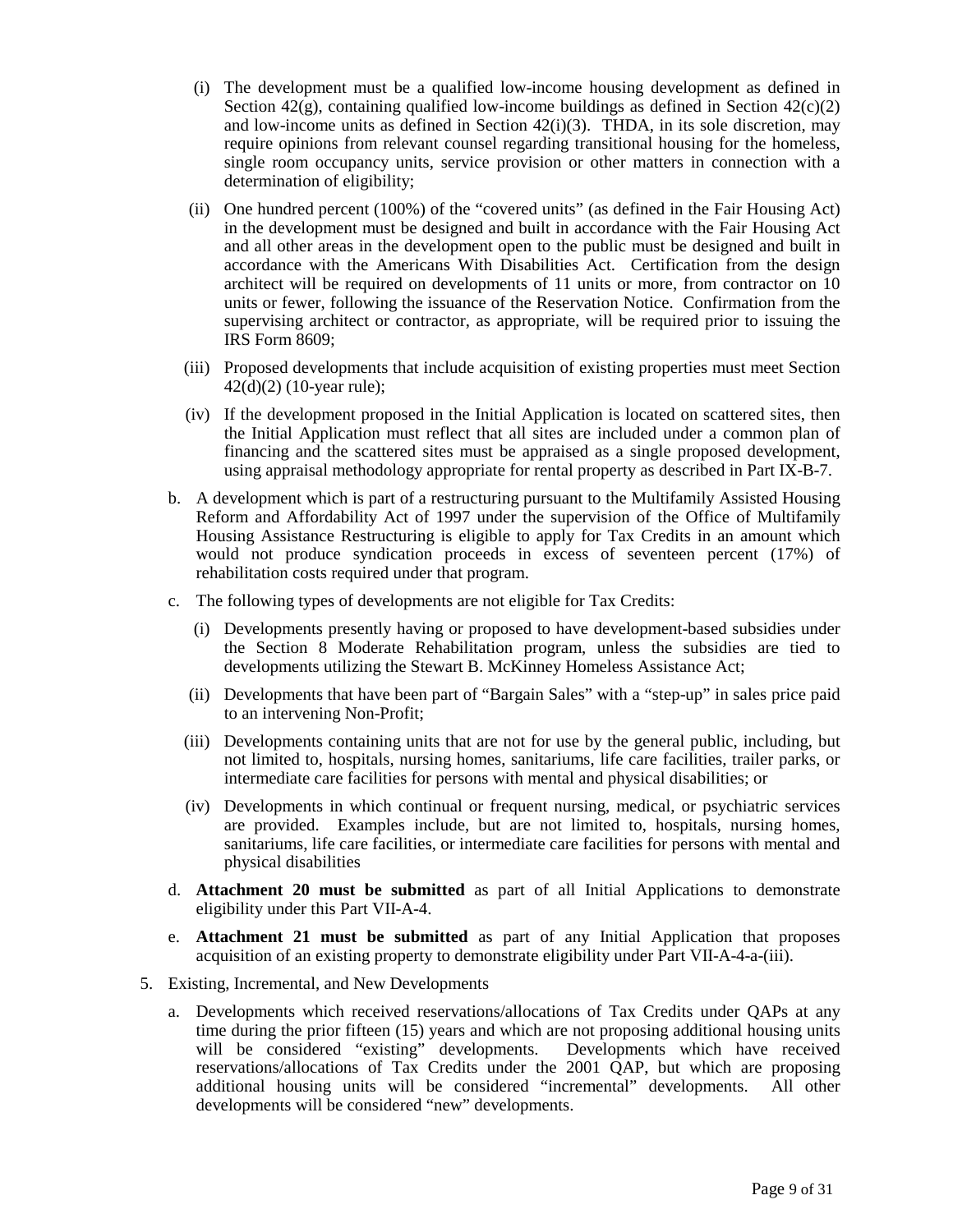- b. Initial Applications proposing "incremental" developments will be reviewed, evaluated and scored based solely on the costs, characteristics, and other elements of the development attributable to the housing units added pursuant to the Initial Application submitted for 2002 Tax Credits. None of the costs, characteristics, or other elements attributable to the existing development will be considered, evaluated, or scored. If Tax Credits are allocated to an "incremental" development, the limitations specified in Part IV, and the limitations specified in Part V will apply, based on the cumulative amount of Tax Credits allocated to the entire development for 2002 and the cumulative costs of the development as proposed in 2001 and 2002.
- c. If there are sufficient qualified Initial Applications for "new" developments and/or "incremental" developments, Initial Applications for "existing" developments will not be reviewed or scored, and the application fee will be returned.
- d. If Tax Credits are allocated to an "existing" development, the limitations specified in Part IV and the limitations specified in Part V will apply, based on the cumulative amount of Tax Credits reserved for the entire development in 2002 and allocated to the development at any time during the prior fifteen (15) years and the cumulative costs of the development as proposed in 2002 and for the prior fifteen (15) years.
- e. Developments which received a reservation or allocation of tax credits from the Small Developments Set-Aside cannot add units to the development under any circumstances.
- 6. Development Participants
	- a. All development participants must be identified in Sections 3, 4, and 5 of the Initial Application and on **Attachment 6**, which must be submitted with the Initial Application.
	- b. **Attachments 4A, 4B, or 4C** must be fully completed and submitted with the Initial Application for the Ownership Entity identified in Section 3 of the Initial Application. If the copies of Attachments 4A, 4B, or 4C included in the Initial Application do not contain enough pages to fully describe the Ownership Entity identified in Section 3 of the Initial Application, make additional copies of the relevant portions of **Attachments 4A, 4B, or 4C,** as needed, and complete all additional pages until no entities and only individuals are identified. Provide the required information for all entities and individuals at each layer of the organizational structure of the Ownership Entity. **TRACE THE PROPOSED OWNERSHIP ENTITY THROUGH ALL LAYERS OF ITS ORGANIZATIONAL STRUCTURE REGARDLESS OF THE TYPE OF ENTITY AT ANY PARTICULAR LAYER.** Applicants are encouraged, but not required, to submit an organizational chart when the proposed Ownership Entity is complex and contains multiple layers.
	- c. **Attachments 5A, 5B, or 5C** must be fully completed and submitted with the Initial Application for the Developer Entity identified in Section 4 of the Initial Application. If the copies of Attachments 5A, 5B, or 5C included in the Initial Application do not contain enough pages to fully describe the Developer entity identified in Section 5 of the Initial Application, make additional copies of the relevant portions of **Attachments 5A, 5B, or 5C**, as needed, and complete all additional pages until no entities and only individuals are identified. Provide the required information for all entities and individuals at each layer of the organizational structure of the Developer Entity. **TRACE THE PROPOSED DEVELOPER ENTITY THROUGH ALL LAYERS OF ITS ORGANIZATIONAL STRUCTURE REGARDLESS OF THE TYPE OF ENTITY AT ANY PARTICULAR LAYER.** Applicants are encouraged, but not required, to submit an organizational chart when the proposed Developer Entity is complex and contains multiple layers.
	- d. In the event any entity identified in Attachments 4A, 4B, or 4C, and/or Attachments 5A, 5B, or 5C is a corporation that is publicly traded on a nationally recognized stock exchange or similar entity, the information required in Attachments 4A, 4B, or 4C, and/or Attachments 5A, 5B, or 5C need not be provided for that entity. Complete information must be provided on Attachments 4A, 4B, or 4C, and/or Attachments 5A, 5B, or 5C for all other types of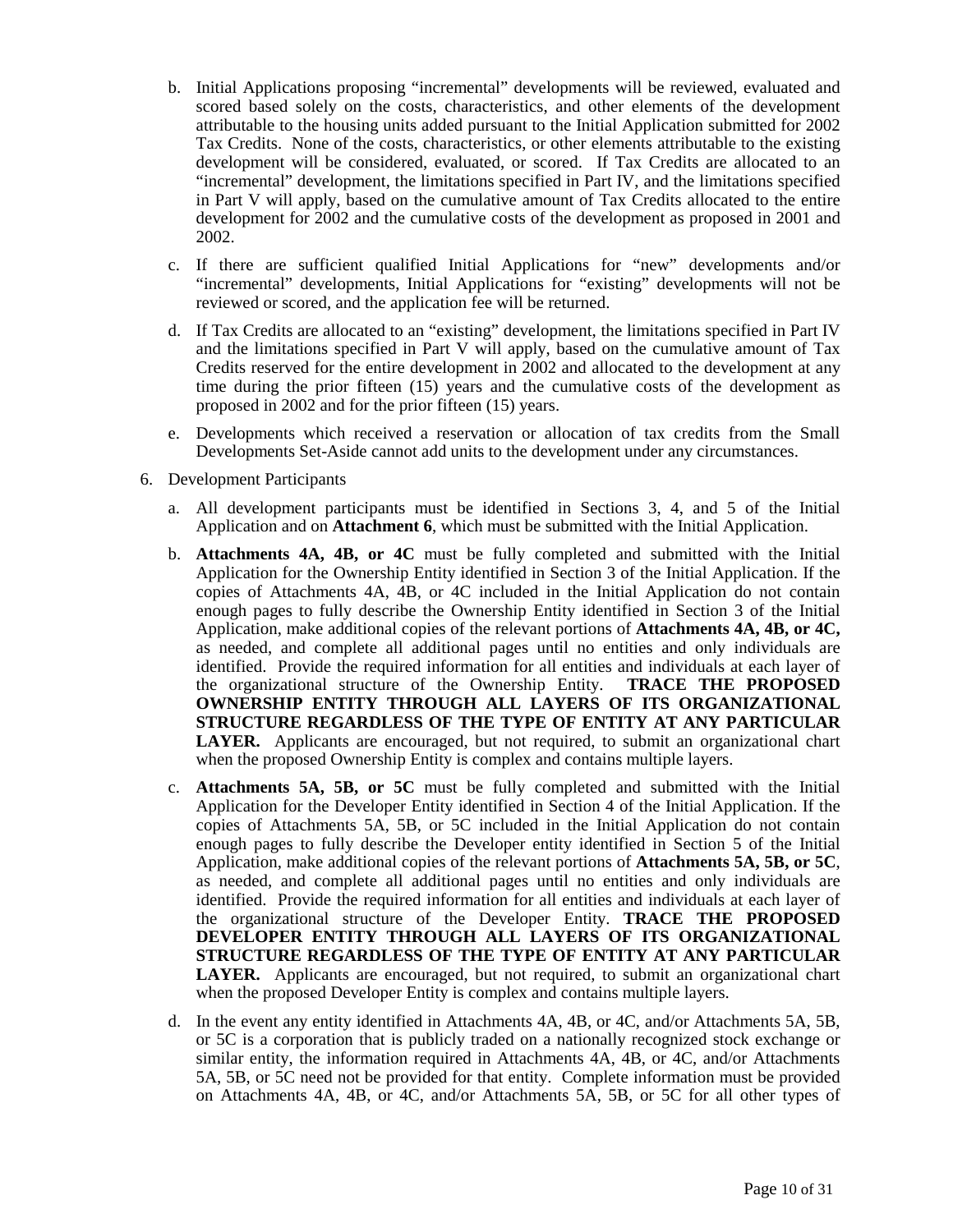entities at each layer of the organizational structure until no entities and only individuals are identified. An opinion of counsel in the form of **Attachment 28** must be provided with the Initial Application for this exception to apply.

- e. An **Attachment 22** (Disclosure Form) is required for each individual identified in **Attachments 4A, 4B, and 4C** for the Ownership Entity and for each individual identified in **Attachments 5A, 5B, and 5C** for the Developer Entity. Each Disclosure Form must include responses to each question and must bear the original signature of the individual, in their individual capacity. Provided, however, Attachment 22 is NOT required for individuals who are officers, directors of shareholders of a corporation that is publicly traded on a nationally recognized stock exchange or similar entity which is identified in Attachments 4A, 4B, or 4C, and/or Attachments 5A, 5B, or 5C. An opinion of counsel in the form of **Attachment 28** must be provided with the Initial Application for this exception to apply.
- f. An Initial Application is ineligible if any of the following apply:
	- (i) **Attachment 4A, 4B, or 4C** is not fully completed and submitted as specified above.
	- (ii) **Attachment 5A, 5B, or 5C** is not fully completed and submitted as specified above.
	- (iii) **Attachment 6** is not fully completed and submitted.
	- (iv) **Attachment 22** is not fully completed as specified above, with an original signature, in an individual capacity, and submitted for each required individual as identified in **Attachment 4A, 4B, or 4C** and **Attachment 5A, 5B, and 5C.**
	- (v) **Attachment 22** for any required individual shows that any one of the following is true for that individual:
		- (A) A felony conviction of any type within the last ten (10) years;
		- (B) A fine, suspension or debarment involving financial or housing activities within the last five (5) years imposed by any federal agency;
		- (C) Currently in bankruptcy; or
		- (E) Any suspensions of required state licenses (Tennessee or any other state) within the last ten  $(10)$  years.
	- (vi) An opinion of counsel in the form of **Attachment 28** is not submitted with the Initial Application if the exception in Part VII-A-6-d and Part VII-A-6-e is claimed.
- 7. Property Control
	- a. To be eligible, an Initial Application must demonstrate control of the property on which the development proposed in the Initial Application is to be located (the "property"). Acceptable documentation must be in full force and effect, fully executed and include a correct legal description for the property. A copy of any one of items  $(i)-(iv)$  below must be part of the Initial Application:
		- (i) Recorded instrument of conveyance (warranty deed, quitclaim deed, trustee deed, court order) evidencing title to the property vested in (A) the currently existing Ownership Entity identified in the Initial Application or (B) a person or entity identified in the Initial Application as the general partner or managing member of the Ownership Entity to be formed;
		- (ii) Acceptable evidence demonstrating the ability to acquire the property through the power of eminent domain by (A) the currently existing Ownership Entity identified in the Initial Application or (B) a person or entity identified in the Initial Application as the general partner or managing member of the Ownership Entity to be formed;
		- (iii) Contract for sale or a contract for a 99-year ground lease, which contract must show that the ground lease, when executed, will meet the requirements specified in Part VII-A-7-a-(v), executed by (A) the owner of record of the property and (B) the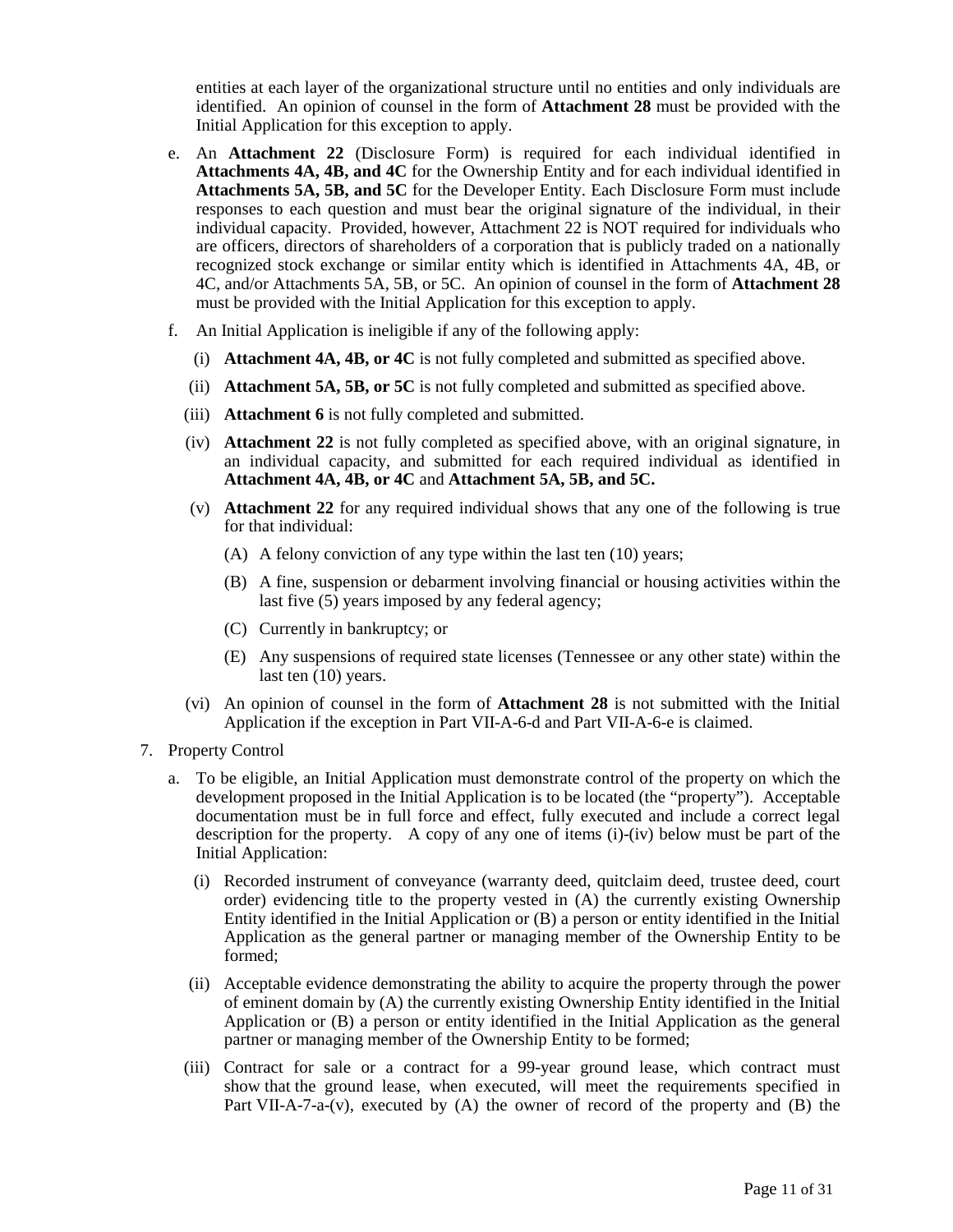currently existing Ownership Entity identified in the Initial Application or a person or entity identified in the Initial Application as the general partner or managing member of the Ownership Entity to be formed; or

- (iv) An option to purchase or an option for a 99-year ground lease, which option must show that the ground lease, when executed, will meet the requirements specified in Part VII-A-7-a-(v), executed by (A) the owner of record of the property and (B) the currently existing Ownership Entity identified in the Initial Application or a person or entity identified in the Initial Application as the general partner or managing member of the Ownership Entity to be formed.
- (v) A ground lease for the property must have a minimum term of 99 years with no provisions for termination or reversion prior to the expiration of the extended use period as defined in Section 42(h)(6)(D).
- b. Documentation required as part of the Initial Application to demonstrate eligibility under this Part VII-A-7:
	- (i) A copy of one of the items identified in Part VII-A-7-a above,
	- (ii) A copy of the recorded deed for the property evidencing title vested in the person or entity who executed the document required in Part VII-A-7-a above as owner or a commitment for title insurance evidencing that title to the property is vested in the person or entity who executed the document required in Part VII-A-7-a above as owner.
- c. Copies of assignments of contracts or options without copies of the underlying contract or option that meets the requirements set forth above will not be accepted.

#### **B. Scoring Initial Applications**

Applicants, Initial Applications and developments that meet all eligibility requirements stated above will be evaluated according to the scoring criteria specified below based on the information provided in each Initial Application. **A minimum of 215 points of the 352 points available is required for an Initial Application to be eligible for further consideration** under this QAP.

THDA will award points only if an Initial Application is complete, contains all required documentation, no documentation is incomplete, erroneous, or inconsistent and is submitted by the application deadline, all as specified in Part VI of this QAP. If documentation is incomplete, erroneous, or there are inconsistencies between Attachments or other supporting documentation and the Initial Application form itself or any other type of inconsistency, THDA will not award points for the scoring category which was incomplete, in error, or inconsistent. Completion, correction, or clarification of such items will be subject to the requirements of Part VIII-B and -C.

#### **1. Development Location and Housing Needs: Maximum 75 Points**

- a. Developments located in counties where the annual median income is less than 80% of the state median (**Exhibit 2**): *15 points*
- b. Developments in counties with the greatest rental housing need (**Exhibit 3**): *Maximum 20 points*
- c. Development in counties that have received the lowest aggregate per capita allocation of Tax Credits since 1997 (**Exhibit 4**): *Maximum 25 points*.
- d. Developments located completely in a THDA designated Bicentennial Neighborhood (**Exhibit 5**): *5 points*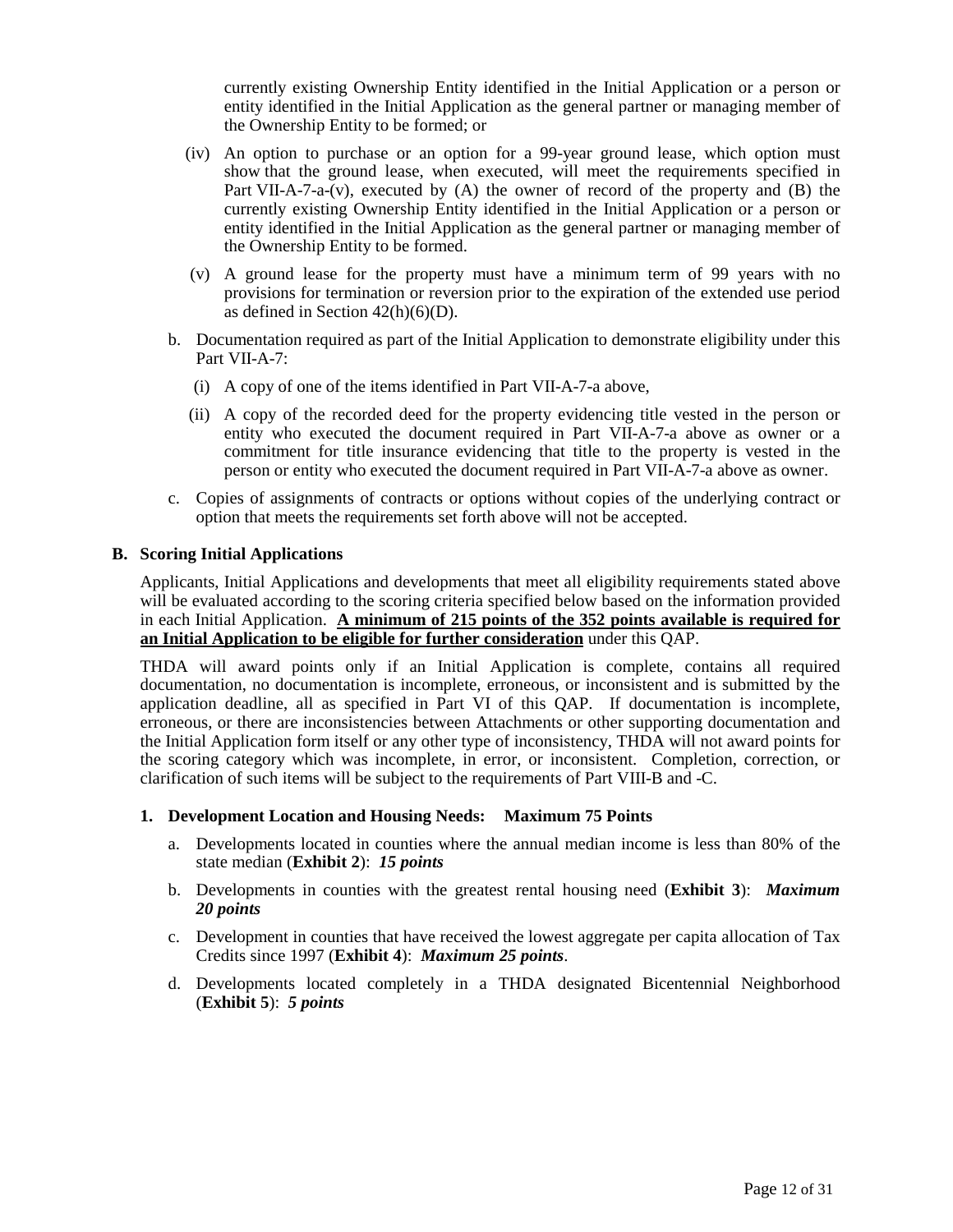- e. Developments Located in Identified Areas of Affordable Housing Need: **Maximum 10 points**
	- (i) Developments located completely and entirely in a Qualified Census Tract or a Difficult to Develop Area as designated by HUD (identified on **Exhibit 6**): *9 points*

#### **OR**

(ii) Developments located completely and entirely in a Qualified Census Tract (identified on **Exhibit 6**, excluding Difficult to Develop Areas), the development of which contributes to an approved concerted community revitalization plan, as certified in the form of **Attachment 23**, by the chief executive of the jurisdiction within which the development is located: *10 points*

#### **OR**

(iii) Developments located completely and entirely within a census tract (other than a Qualified Census Tract) that is, itself, completely and entirely within an area covered by an approved community revitalization plan, as certified, in the form of **Attachment 23**, by the chief executive of the jurisdiction within which the development is located and consisting wholly and completely of existing housing for which major rehabilitation is proposed: *6 points* (for developments involving acquisition and rehabilitation or rehabilitation only)

#### **2. Development Characteristics: Maximum 85 Points**

- a. Development of rental units: *Maximum 50 points*
	- (i) New Construction: *50 points*
	- (ii) Conversion of a building from use other than housing (i.e. school, office building, warehouse, etc.) to affordable rental housing: *40 points*
	- (iii) Preservation of existing rental housing through major rehabilitation (hard rehabilitation costs equal to more than 40% of total development cost for developments located completely and entirely in a Qualified Census Tract as shown on **Exhibit 6**): *for rehabilitation only: 35 points; for acquisition and rehabilitation: 40 points*
	- (iv) Preservation of existing rental housing through major rehabilitation (hard rehabilitation costs equal to more than 50% of the total development costs): **for rehabilitation only:** *35 points***; for acquisition and rehabilitation:** *40 points*
	- (v) Preservation of existing rental housing through minor rehabilitation (hard rehabilitation costs equal to at least 25% but less than or equal to 50% of total development cost): *for rehabilitation only: 10 points; for acquisition and rehabilitation: 15 points*

#### *For developments containing a combination of the characteristics above, points will be prorated based on the percentage of units in each category.*

- b. Developments designed and built to promote energy conservation by meeting the standards of the Council of American Building Officials Model Energy Code. Certification from the design architect will be required on developments of 11 units or more, from contractor on 10 units or fewer, following the issuance of the Reservation Notice. Confirmation from the supervising architect or contractor, as appropriate, will be required prior to issuing the IRS Form 8609: *10 points*
- c. Developments designed and built to meet a 15-year maintenance-free exterior standard. Certification from the design architect will be required on developments of 11 units or more, from contractor on 10 units or fewer, following the issuance of the Reservation Notice. Confirmation from the supervising architect or contractor, as appropriate, will be required prior to issuing the IRS Form 8609: *10 points*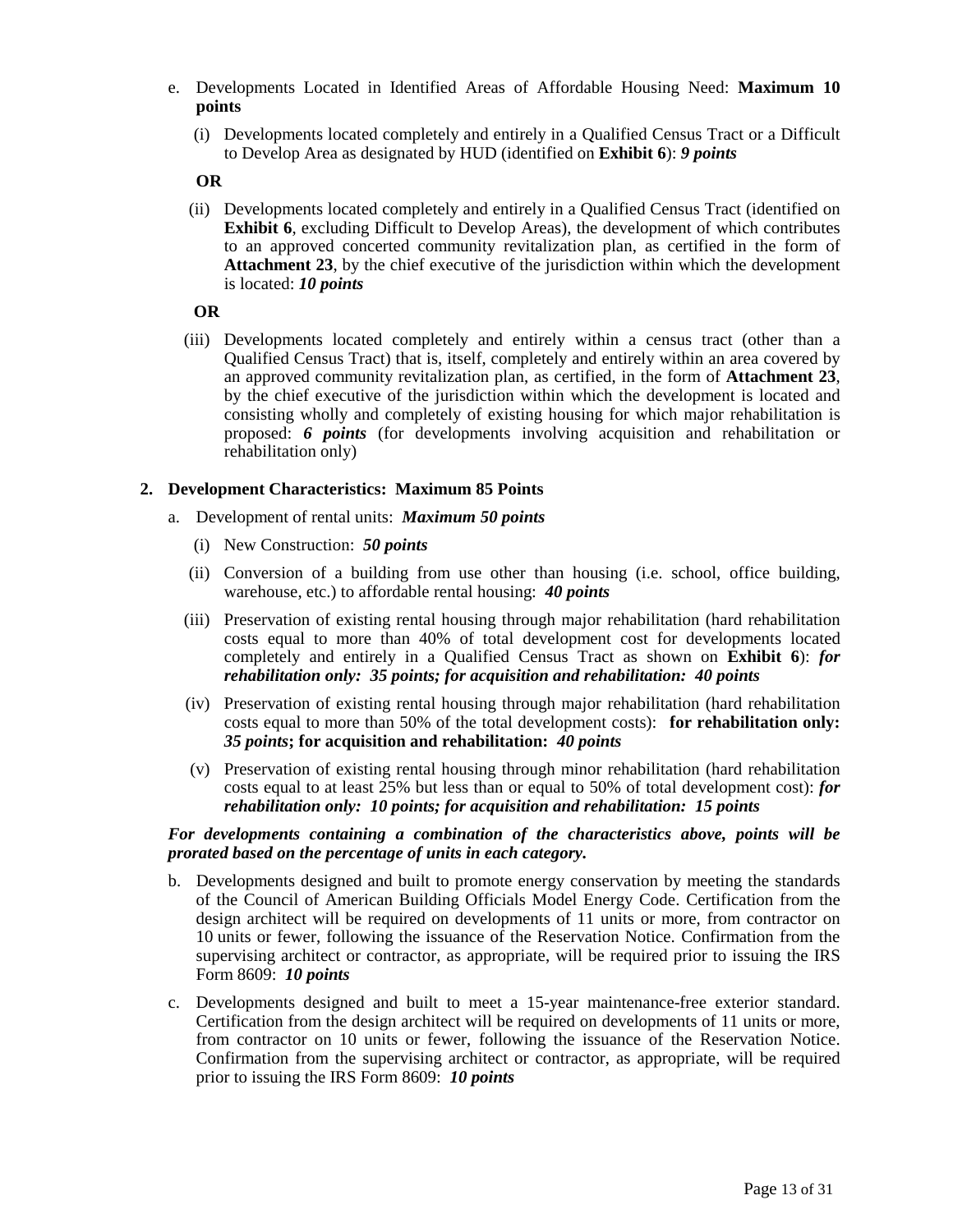d. Developments designed and built with a minimum of 60% brick exterior. Certification from the design architect will be required on developments of 11 units or more, from contractor on 10 units or fewer, following the issuance of the Reservation Notice. Confirmation from the supervising architect or contractor, as appropriate, will be required prior to issuing the IRS Form 8609: *15 points*

#### **3. Sponsor Characteristics: Maximum 70 Points**

- a. If none of the following has occurred in Tennessee at any time during calendar year 2000 or calendar year 2001 with respect to individuals involved (either directly or indirectly) with the developer or the ownership entity (whether formed or to be formed) identified in the Initial Application: *50 points*
	- (i) A reservation of Tax Credits was issued and accepted for a development that the individuals identified above were involved with (either directly or indirectly) through the developer or owner, yet a Carryover Allocation was not obtained; or
	- (ii) A Carryover Allocation was made to a development that the individuals identified above were involved with (either directly or indirectly) through the developer or owner, yet an IRS Form 8609 was not obtained; or
	- (iii) An allocation of Tax Credits was made to a development that the individuals identified above were involved with (either directly or indirectly) through developer or owner, but the development failed to meet the minimum set-aside for low-income tenants as specified in the land use restrictive covenants.
- b. Development qualified for the Public Housing Authority Set-Aside using the HOPE VI Program with HOPE VI funds used as part of the financing for the development: **Only Initial Applications qualified for the Public Housing Authority Set-Aside using the HOPE VI Program as described in Part VII-A-2-b-(ii) are eligible for these points**:

| HOPE VI Funds as a Percentage<br>of Total Financing for this Development |           |
|--------------------------------------------------------------------------|-----------|
| (including tax credit syndication proceeds)                              | Points    |
| 5%                                                                       | 5 points  |
| 10%                                                                      | 10 points |
| 20%                                                                      | 20 points |

#### **4. Developer and Consultant Fees: Maximum 20 Points**

- a. Initial Applications reflecting a combined total developer and consultant fees (as defined in Part V-A) in excess of 2% of THDA determined eligible basis attributable to the acquisition cost of the development : *0 points*
- b. Initial Applications reflecting a combined total developer and consultant fee (as defined in Part V-A) with the following limits:

| <b>Combined Fees</b> | Points    |
|----------------------|-----------|
| $0\% - 9.99\%$       | 20 points |
| $10\% - 13\%$        | 10 points |

#### **5. Special Housing Needs: Maximum 15 Points**

a. Development with units designed and built for large families, (i.e., three or more bedrooms). Certification from the design architect will be required on developments of 11 units or more, from contractor on 10 units or fewer, following the issuance of the Reservation Notice.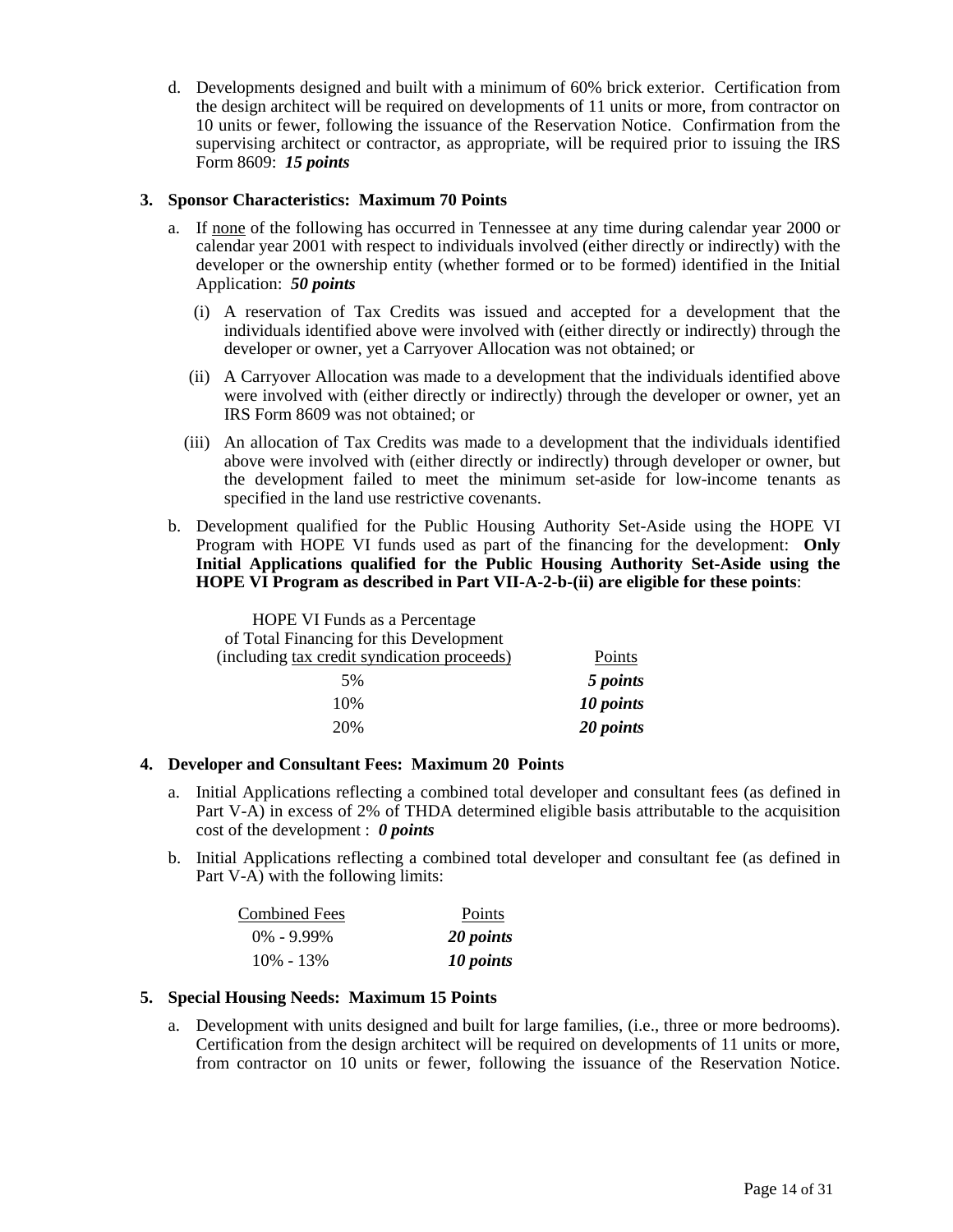Confirmation from the supervising architect or contractor, as appropriate, will be required prior to issuing the IRS Form 8609.

| Percent of Units | Points    |
|------------------|-----------|
| $8\% - 10\%$     | 10 points |
| above $10\%$     | 15 points |

- b. At least fifty percent (50%) of the units designed and built for single room occupancy. Certification from the design architect will be required on developments of 11 units or more, from contractor on 10 units or fewer, following the issuance of the Reservation Notice. Confirmation from the supervising architect or contractor, as appropriate, will be required prior to issuing the IRS Form 8609: *5 points*;
- c. One hundred percent (100%) of the units designed, built and occupied by the elderly. All tenants must be age 62 or older or at least one person in each unit must be 55 or older and policies and procedures must be in place that demonstrate an intent to make units available to persons who are 55 or older. Certification from the design architect will be required on developments of 11 units or more, from contractor on 10 units or fewer, following the issuance of the Reservation Notice. Confirmation from the supervising architect or contractor, as appropriate, will be required prior to issuing the IRS Form 8609: *5 points*.
- d. The greater of one unit or at least five percent (5%) of the total number of units in the development (which number shall be rounded up) must fully meet accessibility requirements for persons with disabilities. Certification from the design architect will be required on developments of 11 units or more, from contractor on 10 units or fewer, following the issuance of the Reservation Notice. Confirmation from the supervising architect or contractor, as appropriate, will be required prior to issuing the IRS Form 8609: *5 points*
- e. An Initial Application may meet the requirements for more than one of the preceding special needs categories, but **no more than 15 points will be awarded.**
- f. **A unit may not be counted as satisfying more than one special needs category. That is, a unit which is intended for occupancy by the elderly may not also be counted as a unit designed for persons with disabilities. Each unit may be counted only once, in only one category.**

#### **6. Lowest Income Preference: Maximum 40 Points**

a. Election to set aside a minimum of ten percent (10%) of the units for households with incomes no higher than fifty percent (50%) of the area median income: *30 points*

#### *OR*

b. Election to set aside a minimum of twenty percent (20%) of the units for households with incomes no higher than fifty percent (50%) of the area median income: *40 points*

#### **7. Extended Use Preference or Tenant Ownership: Maximum 20 points**

#### *Choose only one below, a. OR b.*

a. Extended Use Preference: *Maximum 20 Points*

 $\mathbf{v}$  of  $\mathbf{v}$ 

A binding commitment to extend the point in time at which the written request specified in Section  $42(h)(6)(I)$  may be given:

| Number of                               |           |
|-----------------------------------------|-----------|
| Years of Extended Use                   | Points    |
| At least 5 years                        | 20 points |
| At least 4 years, but less than 5 years | 15 points |
| At least 3 years, but less than 4 years | 10 points |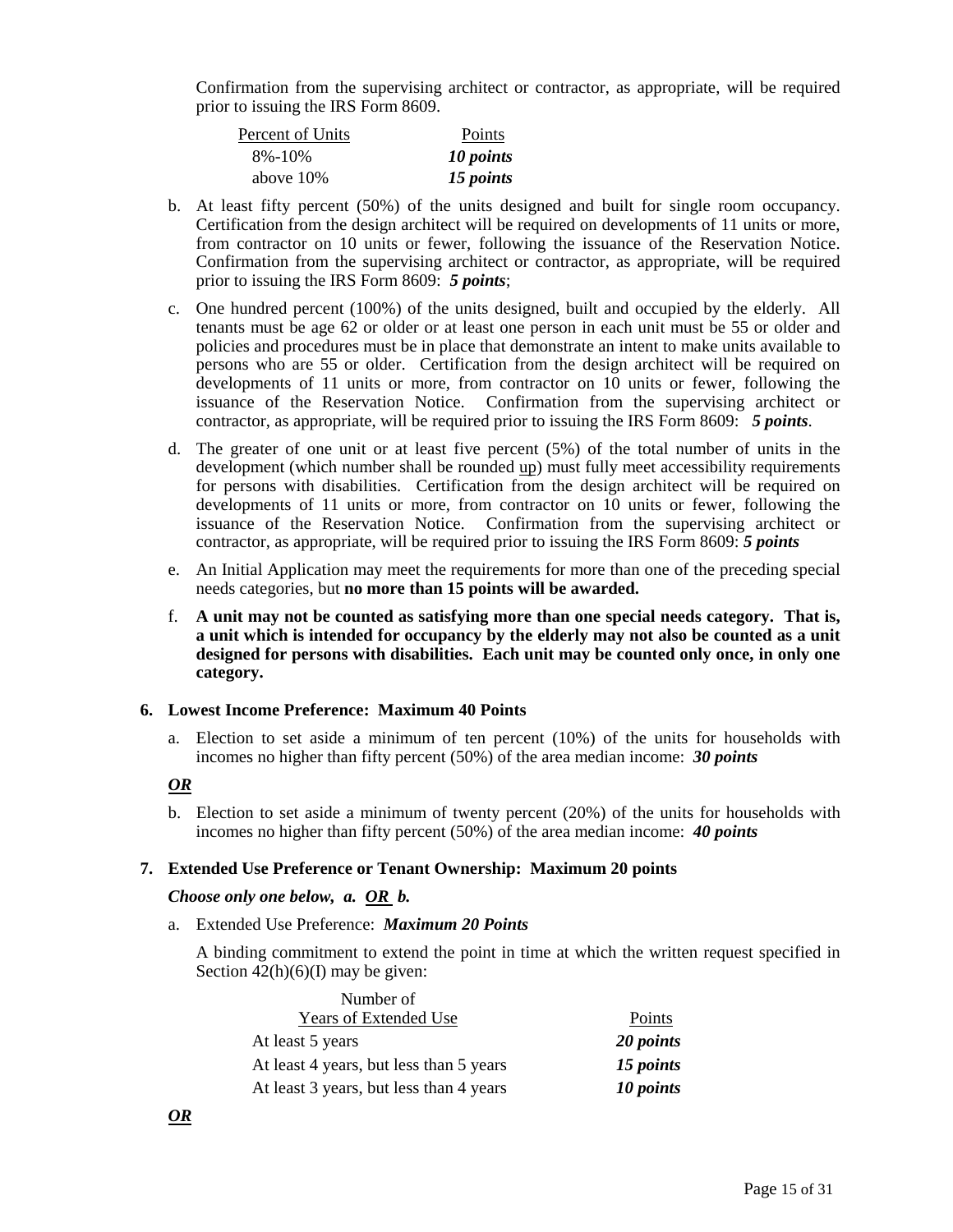#### b. Eventual Tenant Ownership: *5 points*

A binding commitment to offer the tenant of a single family building at the end of the fifteenyear tax credit compliance period a right of first refusal to purchase the property. The owner must provide to THDA a detailed plan with the Initial Application, specifically including how the owner will set aside a portion of the rent beginning in year two (2) of the compliance period to provide sufficient funds to the tenant at the end of the compliance period for the down payment and the closing costs to purchase the unit. The plan will be required to be updated and submitted to THDA again for approval in year 13 of the compliance period. The Restrictive Covenant Agreement will contain provisions ensuring enforcement of this provision.

#### **8. Public Housing Priority: 10 Points**

Marketing plans, lease-up plans, or operating policies and procedures which will give a priority to persons on current Public Housing waiting lists or to persons with Section 8 Housing Choice Vouchers in counties with high Section 8 voucher turnover. A letter in the form of **Attachment 29** is required with the Initial Application.

#### **9. Tennessee Growth Policy Act: 17 points**

Initial Applications with proposed developments located completely and wholly in a county or municipality with a growth plan approved by the local government planning advisory committee as determined by the Tennessee Advisory Commission. Initial Applications with proposed developments in counties not subject to the Tennessee Growth Policy Act will automatically receive these 17 points.

#### **Part VIII: Initial Application Eligibility and Scoring Review**

#### **A. Notice to Applicants**

- 1. THDA will notify each applicant when the eligibility determination and scoring of their Initial Application is complete. All applicants will be so notified on or before May 20, 2002.
- 2. If THDA determines that an Initial Application meets all of the eligibility requirements of this QAP and if the score assigned by THDA in each scoring category is the same as or higher than the score assigned by the applicant in the Initial Application, then no further action by the applicant or THDA will be taken. Applicants may not submit additional items for the purpose of increasing their scores in a particular scoring category if the THDA assigned score is the same as or higher than the score assigned by the applicant in the Initial Application. The provisions of Part VIII-B do not apply.
- 3. If THDA determines that an Initial Application does not meet one or more of the eligibility requirements of this QAP or if the score assigned by THDA in any scoring category is less than the score assigned by the applicant in the Initial Application, THDA will notify the applicant of items that were erroneous, missing, incomplete, or inconsistent. THDA will also notify applicants if THDA determines that (i) any two or more developments proposed in two or more Initial Applications constitute a single development for purposes of applying the development limit specified in Part IV-B or (ii) developers or related parties reflected in two or more Initial Applications constitute a single entity for purposes of applying the developer or related party limitation specified in Part IV-C. This notice to applicants from THDA is referred to herein as the "Cure Notice".
- **4. No rankings or scoring summaries with respect to Initial Applications received by THDA will be available until all cure periods have expired and the review process is complete**.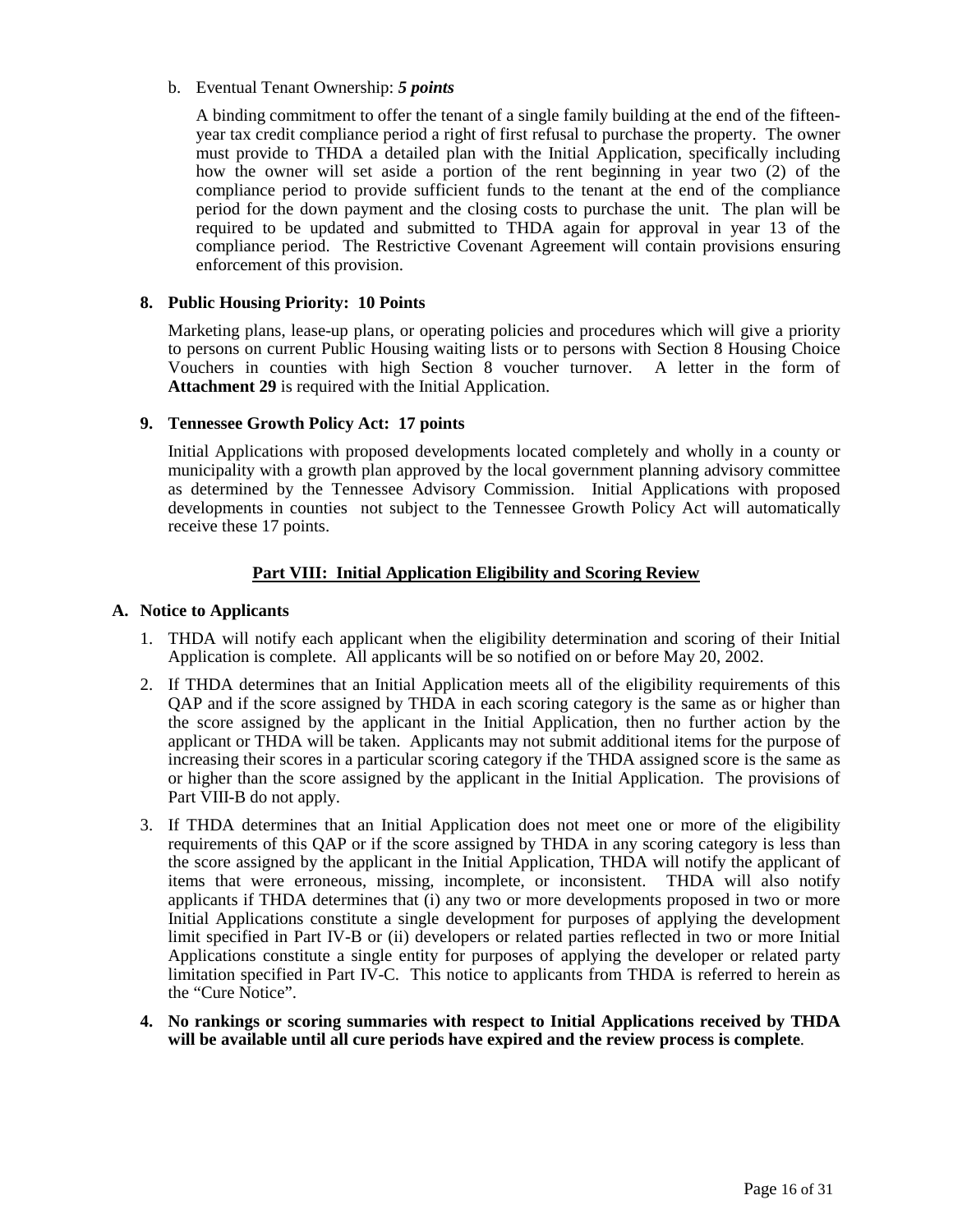#### **B. Cure Period**

- 1. Applicants receiving a Cure Notice may, in compliance with the requirements of this Part VIII-B, correct erroneous items, supply missing or incomplete items and/or may clarify any inconsistencies related to the specific items identified by THDA during a cure period which shall begin on the date of the Cure Notice and shall end at 4:00 p.m. Central Time, on the date specified in the Cure Notice, which date shall be five (5) business days from the date of the Cure Notice. The Cure Notice shall specify the means and methods by which erroneous items may be corrected, missing items supplied, incomplete items completed and inconsistencies clarified. Applicants may not submit additional items for the purpose of increasing their score in a particular scoring category where the THDA assigned score is the same as or higher than the score assigned by the applicant in the Initial Application.
- 2. If additional documentation to address items specified in the Cure Notice is not submitted in accordance with the requirements contained in the Cure Notice, then the determination as to eligibility and scoring made by THDA is determinative. The review process described in Part VIII-C is not available to applicants who do not submit additional documentation in accordance with the Cure Notice (including, without limitation, the time deadlines specified therein.).
- 3. The cure provisions of this Part VIII-B **do not apply** to Initial Applications that are not submitted in accordance with the requirements of Part VI-B and -C.
- 4. THDA will review all documentation submitted in accordance with the Cure Notice for each relevant Initial Application. If THDA determines that an Initial Application, taking into account documentation submitted in accordance with the Cure Notice, meets all of the eligibility requirements of this QAP and if the score assigned by THDA in each scoring category is the same as or higher than the score assigned by the applicant in the Initial Application, then no further action by the applicant or THDA will be taken. Applicants may not submit additional items for the purpose of increasing their score in a particular scoring category where the THDA assigned score is the same as or higher than the score assigned by the applicant in the Initial Application, taking into account documentation submitted in accordance with the Cure Notice. The provisions of Part VIII-C will not apply.
- 5. If THDA determines that an Initial Application, taking into account documentation submitted in accordance with the Cure Notice, still does not meet any one of the eligibility requirements of this QAP or if the score assigned by THDA in any scoring category is still less than the score assigned by the applicant in the Initial Application, THDA will notify the applicant of items that remain erroneous, missing, incomplete, or inconsistent (the "Review Notice"). The Review Notice will specify the time period within which a request for review may be made.

#### **C. Review Process**

- 1. Applicants who receive a Review Notice may submit, **in writing,** a request for review to the Executive Director of THDA. This request for review must be submitted in accordance with the Review Notice. A request for review will not be considered if no documentation was submitted or if documentation was not submitted in accordance with the Cure Notice (including, without limitation, the time deadlines therein). If no written request for review is submitted or if the written request submitted does not meet all requirements of the Review Notice or this QAP, no review will occur and the THDA determination prior to the issuance of the Review Notice will be final.
- 2. The request for review must identify the eligibility item or scoring category to be reviewed, **the information in the Initial Application OR the documentation submitted during the cure period relevant to the scoring category in question**, and the reason the applicant thinks that the eligibility determination or scoring was in error. The request for review must contain no more than two 8 1/2 X 11 inch pages, with print on one side of each page, typed in 12 point font or larger (or legibly hand written). Requests not meeting this format will not be considered. No additional documentation may be submitted in connection with this request for review. No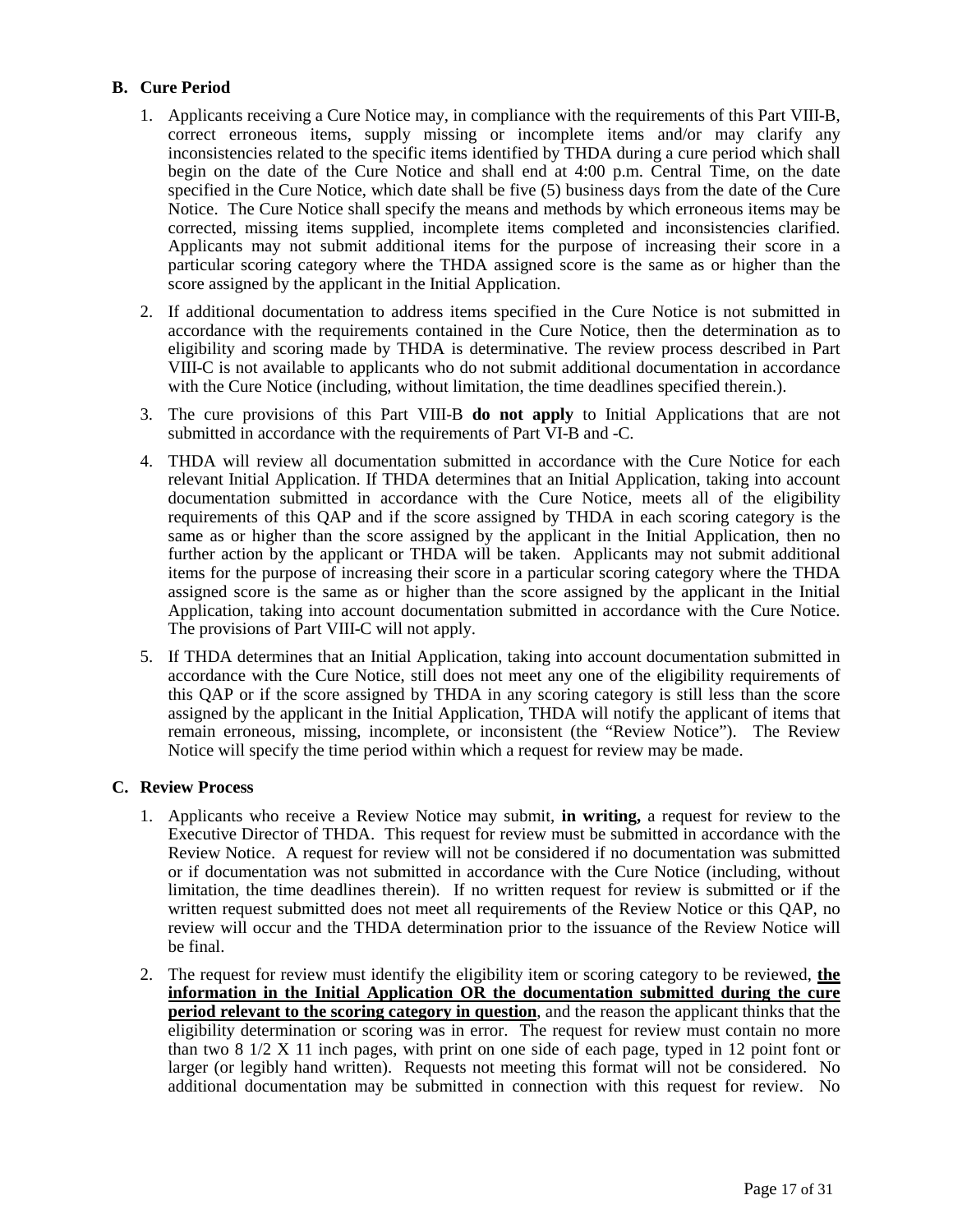information submitted after the expiration of the relevant cure period specified in the Cure Notice for an Initial Application will be considered.

- 3. The Policy and Programs Committee of the Board of Directors of THDA (the "Policy and Programs Committee") will meet in special session on June 20, 2002, to evaluate the Initial Application, documentation submitted during the cure period, and THDA staff analysis thereof (the "Review Meeting"). The Policy and Programs Committee will consider whether documentation submitted as a result of the Cure Notice, taking into account the THDA staff analysis, is sufficient to meet the requirements of this QAP or is otherwise consistent with the spirit and intent of this QAP. The Policy and Programs Committee reserves the right to not consider any request for review if the applicant or representatives thereof are not present at the Review Meeting. **Any contact with THDA staff, THDA Executive Director, any member of the Policy and Programs Committee or any member of the THDA Board by any person or entity on behalf of any Initial Application between the date of the Review Notice and the date of the Review Meeting will be grounds for dismissal of the review request.** Applicants or representatives thereof may appear at the Review Meeting. The Policy and Programs Committee reserves the right to not consider a review request if the applicant or a representative are not present at the Review Meeting, in which case, the THDA staff determination stands and is not subject to further review. Notice of the decision of the Policy and Programs Committee will be mailed to the applicant no later than June 28, 2002.
- 4. If the Policy and Programs Committee determines that an Initial Application, taking into account documentation submitted in accordance with the Cure Notice, meets all of the eligibility requirements of this QAP with a score in each scoring category that is the same as or higher than the score assigned by the applicant in the Initial Application, then no further action by the applicant or THDA will be taken. Applicants may not submit additional items for the purpose of increasing their score in a particular scoring category where the THDA assigned score is the same as or higher than the score assigned by the applicant in the Initial Application, taking into account documentation submitted in accordance with the Cure Notice. Requests for review that were not submitted in accordance with the Review Notice will not be considered. The provisions of Part VIII-C-6, -7, and -8 will not apply.
- 5. If the Policy and Programs Committee determines that an Initial Application, taking into account documentation submitted in accordance with the Cure Notice, still does not meet one or more of the eligibility requirements of this QAP or if the score assigned by THDA in any scoring category is still less than the score assigned by the applicant in the Initial Application, THDA will notify the applicant of items that remain erroneous, missing, incomplete, or inconsistent (the "Final Notice"). The Final Notice will specify the time period within which a request for review by the THDA Board of Directors may be made.
- 6. Applicants who receive a Final Notice may submit, **in writing,** a request to the Executive Director of THDA for review by the THDA Board of Directors. No additional documentation or information may be submitted in response to a Final Notice. This request for review must meet all of the requirements of the Final Notice and this QAP. If no written request for review is submitted or if the request for review does not meet all of the requirements of the Final Notice and this QAP, no review will occur and the THDA determination prior to the issuance of the Final Notice will be final. A request for review will not be considered if documentation was not submitted during the cure period described in Part VIII-B above or if a request for review by the Policy and Programs Committee was not made. **Any contact with THDA staff, THDA Executive Director, any member of the Policy and Programs Committee or any member of the THDA Board by any person or entity on behalf of any Initial Application between the date of the Final Notice and the date of the THDA Board Meeting specified below will be grounds for dismissal of the review request.**
- 7. The THDA Board of Directors is authorized, but is not required, to consider any such request for review. Whether requests for review will be heard and disposition of such requests, if any, by the THDA Board of Directors will take place on July 18, 2002, at the regularly scheduled meeting of the THDA Board of Directors. Applicants or representatives thereof may appear at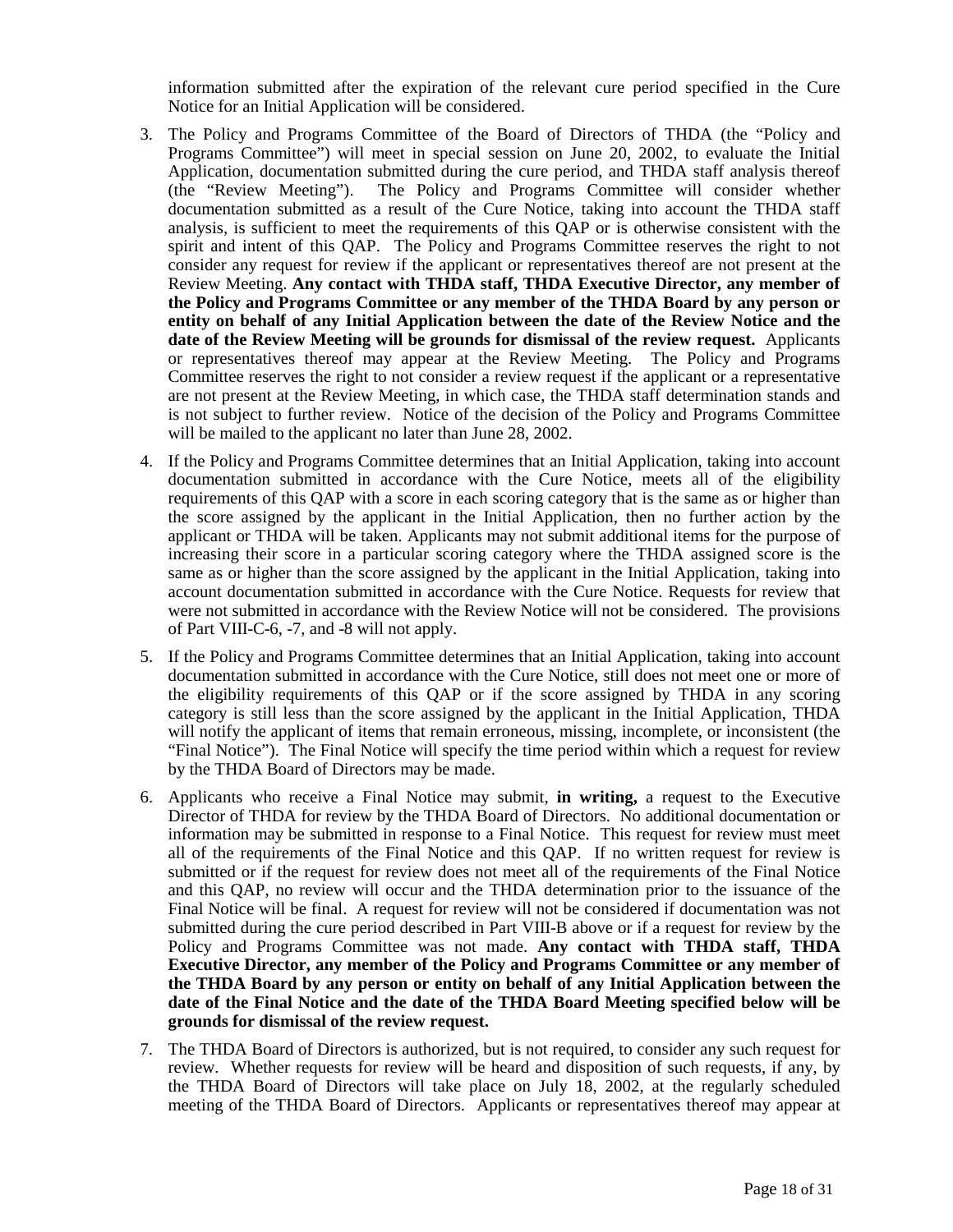the July 18, 2002 meeting of the THDA Board of Directors. The THDA Board of Directors reserves the right to not consider any request for review if the applicant or representatives thereof are not present at the July 18, 2002 meeting of the THDA Board of Directors.

8. If the THDA Board of Directors elects to consider a request for review, the final score for the Initial Application will be determined after the THDA Board of Directors takes action. If the THDA Board of Directors elects not to consider the request for review, or elects not to take action, the final score for the Initial Application is the score as determined following the action of the Policy and Programs Committee as specified in Part VIII-C-3 above.

#### **D. Final scoring and ranking of Initial Applications**

After the completion of the cure period and completion of the review process set forth above, the final score for each Initial Application will be determined. Each Initial Application will be listed in order of score and such rankings will be made available to all applicants. This ranking is not confirmation of a reservation of Tax Credits. Reservations will not be made until all set-asides have been applied and all limits have been applied.

#### **E. Application of Various Limits/Final Ranking**

Following the final scoring of each Initial Application, THDA will reserve the available amount of Tax Credits in the Non-Profit Set-Aside, in the Public Housing Authority Set-Aside, in the Small Developments Set-Aside, in the Rural Set-Aside, and in the Urban Set-Aside, based on the final scores assigned to each Initial Application and the amount of Tax Credits determined by THDA to be appropriate, according to the following procedures and provisions:

- 1. Non-Profit Set-Aside:
	- a. Based on the final scoring of Initial Applications, THDA will list, in ranking order, all developments qualifying in the Non-Profit Set-Aside, and will reserve Tax Credits beginning with the highest ranking Initial Application in the initial Non-Profit Set-Aside and will proceed down the ranking until the point is reached where the last complete reservation can be made. **No partial reservations of Tax Credits will be made, except pursuant to Part VIII-E-5-c-(ii).** (The limitations specified in Part IV will apply.) If there are not enough Tax Credits remaining in the initial Non-Profit Set-Aside to reserve the full amount requested for the next Non-Profit Initial Application in line, the difference between the balance remaining in the initial Non-Profit Set-Aside and the amount needed to make a full reservation will be drawn from the Rural and Urban Set-Asides in amounts proportional to the Urban and Rural Set-Aside amounts.
	- b. After the initial Non-Profit Set-Aside is completely reserved, other qualified Non-Profit applicants who did not receive a reservation will be included and considered, along with other applicants, the Public Housing Authority Set-Aside, the Small Developments Set-Aside, the Urban Set-Aside, or the Rural Set-Aside, whichever is applicable.

#### **c. Tax Credits remaining in the initial Non-Profit Set-Aside after all of these steps will not be reserved for other Initial Applications.**

- 2. Public Housing Authority Set-Aside:
	- a. For Initial Applications in the Public Housing Set-Aside, THDA will list, in ranking order, qualified Initial Applications and will make reservations beginning with the highest ranking Initial Application and will proceed down the ranking until the point is reached when the last complete reservation has been made from the Set-Aside amount. **No partial reservations of Tax Credits will be made, except pursuant to Part VIII-E-5-c-(ii).** (The limitations specified in Part IV will apply.) Reservations made to Initial Applications pursuant to this subsection will be deducted from the Rural and Urban Set-Asides, as appropriate, based on the county in which the development is located.
	- b. After the Public Housing Set-Aside is completely reserved, other qualified applicants for developments qualifying in Public Housing Set-Aside which have not received a reservation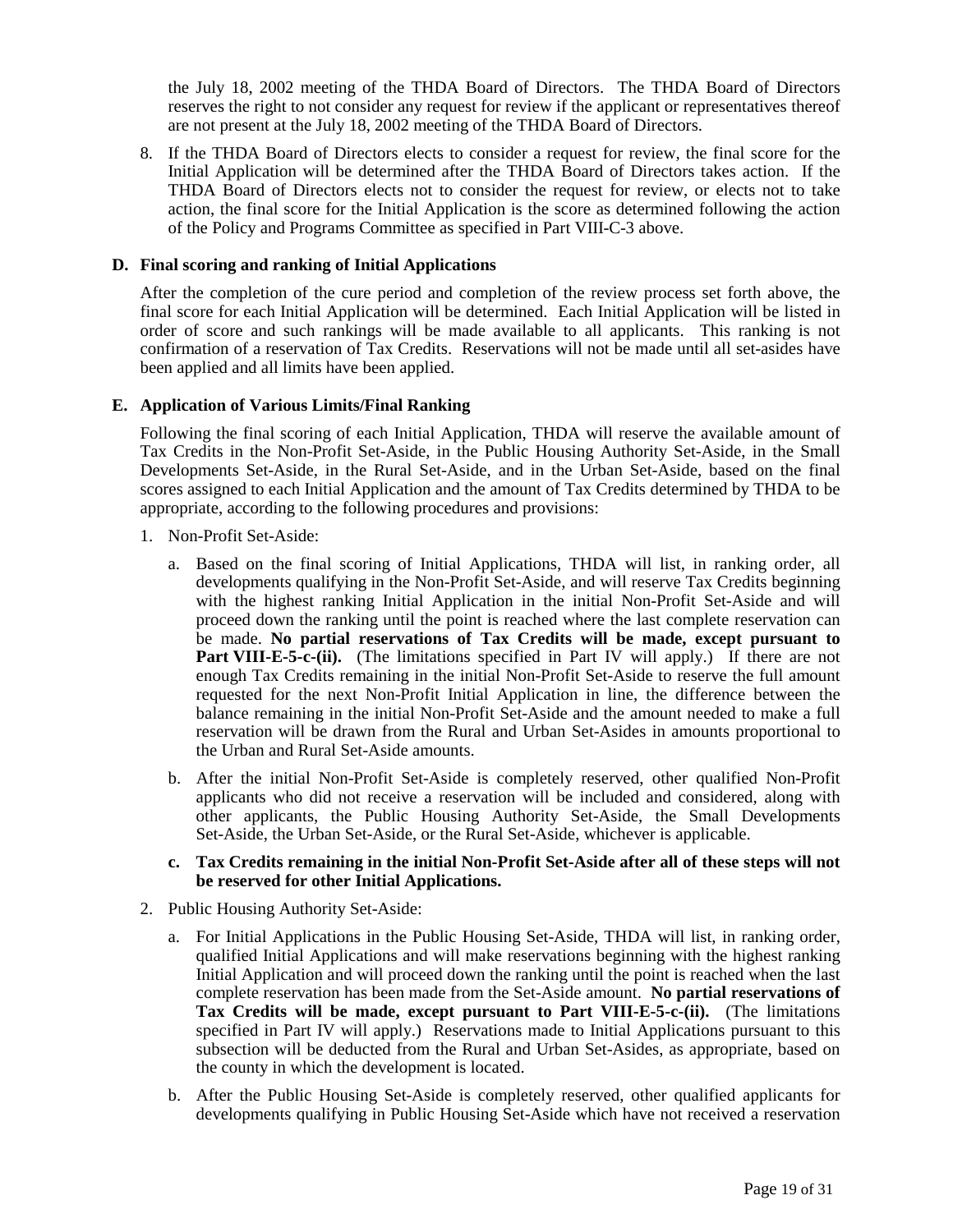will be included and considered, along with other applicants, for either the Urban Set-Aside or the Rural Set-Aside, as applicable.

- c. The limitations by specified in Part IV-B and -D will apply. Reservations made to Initial Applications pursuant to this subsection will be deducted from the Rural and Urban Set-Asides, as appropriate, based on the county in which the development is located.
- 3. Small Developments Set-Aside:
	- a. If there are Initial Applications remaining for the Small Developments Set-Aside, THDA will list, in ranking order, qualified Initial Applications and will make reservations beginning with the highest ranking Initial Application and will proceed down the ranking until the point is reached when the last complete reservation has been made from the Set-Aside amount. **No partial reservations of Tax Credits will be made, except pursuant to Part VIII-E-5-c-(ii).** (The limitations specified in Part IV will apply.) Reservations made to Initial Applications pursuant to this subsection will be deducted from the Rural and Urban Set-Asides, as appropriate, based on the county in which the development is located.
	- b. After the Small Developments Set-Aside is completely reserved, other qualified applicants for developments qualifying as Small Developments which have not received a reservation will be included and considered, along with other applicants, for either the Urban Set-Aside or the Rural Set-Aside, as applicable.
- 4. Rural and Urban Set-Asides:

THDA will then list remaining qualified Initial Applications, in ranking order, in the Rural and Urban Set-Asides and will make reservations to qualified Initial Applications beginning with the highest ranking Initial Application in each Set-Aside and will proceed down the rankings in each Set-Aside category until the point is reached where the last complete reservation in each Set-Aside category has been made. **No partial reservations of Tax Credits will be made, except pursuant to Part VIII-E-5-c-(ii).** (The limitations specified in Part IV will apply.)

- 5. Combining Remaining Tax Credits and Remaining Applications:
	- a. Any Tax Credits remaining in the Rural Set-Aside and the Urban Set-Aside after steps 1 through 4 above are complete will be combined with any other Tax Credits that are unallocated for any reason (from Part III-A above).
	- b. All remaining qualified Initial Applications will then be listed, in ranking order, in two final lists: Non-Profit and Other. **Throughout the remainder of the reservations, THDA will ensure that at least ten percent (10%) of Tax Credits have been reserved to Non-Profit Initial Applications, even if a lower ranking Non-Profit Initial Application must be reserved Tax Credits before a higher-ranking Other Initial Applications.** THDA will reserve any remaining Tax Credits to the remaining Initial Applications beginning with the highest ranking Initial Application, subject to the priority for Non-Profit Initial Applications and the Set-Asides described in this QAP, and continuing down the lists until the last complete reservation is made. **No partial reservations of Tax Credits will be made, except pursuant to Part VIII-E-5-c-(ii).** (The limitations specified in Part IV will apply.)
	- c. (i) If the steps above leave THDA with insufficient Tax Credits to make a complete reservation to the next highest ranking Initial Application, THDA will hold the Tax Credits remaining until enough Tax Credits have been recaptured or returned for a complete reservation to be made. THDA will then make a complete reservation to the next highest ranking Initial Application (The limitations specified in Part IV will apply.)
		- (ii) If the Tax Credits remaining are likely to exceed one percent (1%) of the total Tax Credits available for reservation, thereby eliminating THDA from applying for Tax Credits from the National Pool in a subsequent year, then any remaining Tax Credits shall be offered as a partial reservation to the next highest ranking applicant, pursuant to this section, until the Tax Credits are accepted. (The limitations in Part IV will apply.) Acceptance of a partial reservation according to this provision would not classify a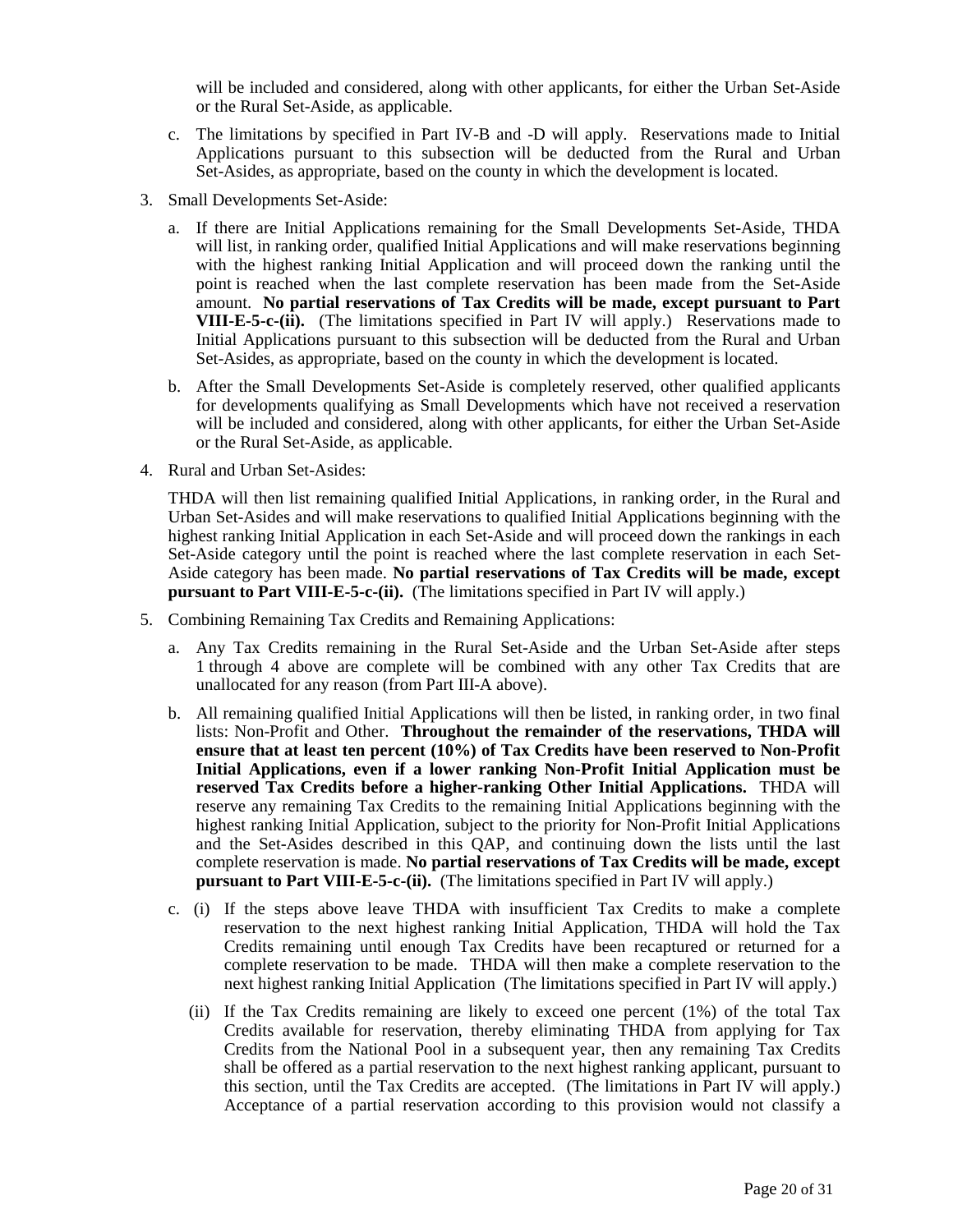development as an "existing" application in subsequent years, but any limitation on Tax Credits per development in subsequent years would apply to any such partial reservation.

#### **6. Tax Credits remaining in the Non-Profit Set-Aside after all qualified Non-Profit Initial Applications have received reservations of Tax Credits, can not be reserved to other Initial Applications.**

7. Tie Breaker

In the event there is a tie between two or more Initial Applications at the cutoff for receipt of a Tax Credit reservation, the Initial Application requesting the least Tax Credits per unit will be given priority. If this first tie breaker still results in a tie, the Executive Director of THDA and the Chair of THDA, or his designee, will, in their sole discretion, determine which Initial Application will be given priority.

#### **Part IX: Reservation of Tax Credits**

#### **A. Reservation Notice**

THDA will notify, in writing, each successful applicant of an initial reservation of Tax Credits (the "Reservation Notice"). In determining the initial amount of Tax Credits to be reserved, THDA will use the costs, incomes and expenses submitted in the Initial Application, as determined by THDA to be reasonable. **The final amount of Tax Credits allocated to each successful applicant may be different from the amount requested in the Initial Application, the amount specified in the Reservation Notice or the amount reflected in a Carryover Allocation**. Allocations will be determined in connection with a Carryover Allocation and in connection with an evaluation at the time the development is placed in service, in accordance with Section 42(m)(2) and this QAP.

#### **B. Submission of Additional Information and Documentation**

The Reservation Notice will specify what additional information and documentation is required and will specify a date by which such information and documentation must be submitted to THDA. At a minimum, the applicant will be required to provide the following information and documentation by the date(s) specified in the Reservation Notice:

- 1. Firm commitment letters for construction financing, permanent financing, and competitive state or Federal loans or grants (i.e.: AD-622 for USDA/RD [formerly FmHA]), in a form and with substance acceptable to THDA;
- 2. Most recent utility allowance documents (from USDA/RD [formerly FmHA], HUD, local PHA, or utility company) demonstrating the basis for calculations of utility costs for the size and type of units proposed;
- 3. Evidence from each service provider that all necessary utilities (i.e.: electricity, gas (if proposed development utilizes gas), sewer, and water) are available at the site;
- 4. Evidence from the appropriate municipal authority demonstrating that current zoning permits the development as proposed (as new construction, acquisition and rehabilitation, or rehabilitation only);
- 5. Detailed information about the syndication transaction;
- 6. For Initial Applications receiving points under Part VII-B-2-b, -c, or -d, and/or Part VII-B-5-a, -b, -c, or -d, certification from the design architect or construction contractor, as applicable;
- 7. For Initial Applications requesting acquisition Tax Credits for five or more units, an "as is" market rate appraisal not including Tax Credit benefits. The appraisal must be performed by a Certified General Appraiser licensed in Tennessee. The appraisal cannot be based solely or largely on a "cost" approach to value, but must also consider market and income approaches to value. If the development is proposed for scattered sites, the scattered sites must be appraised as a single rental development, using appraisal methodology appropriate for rental property as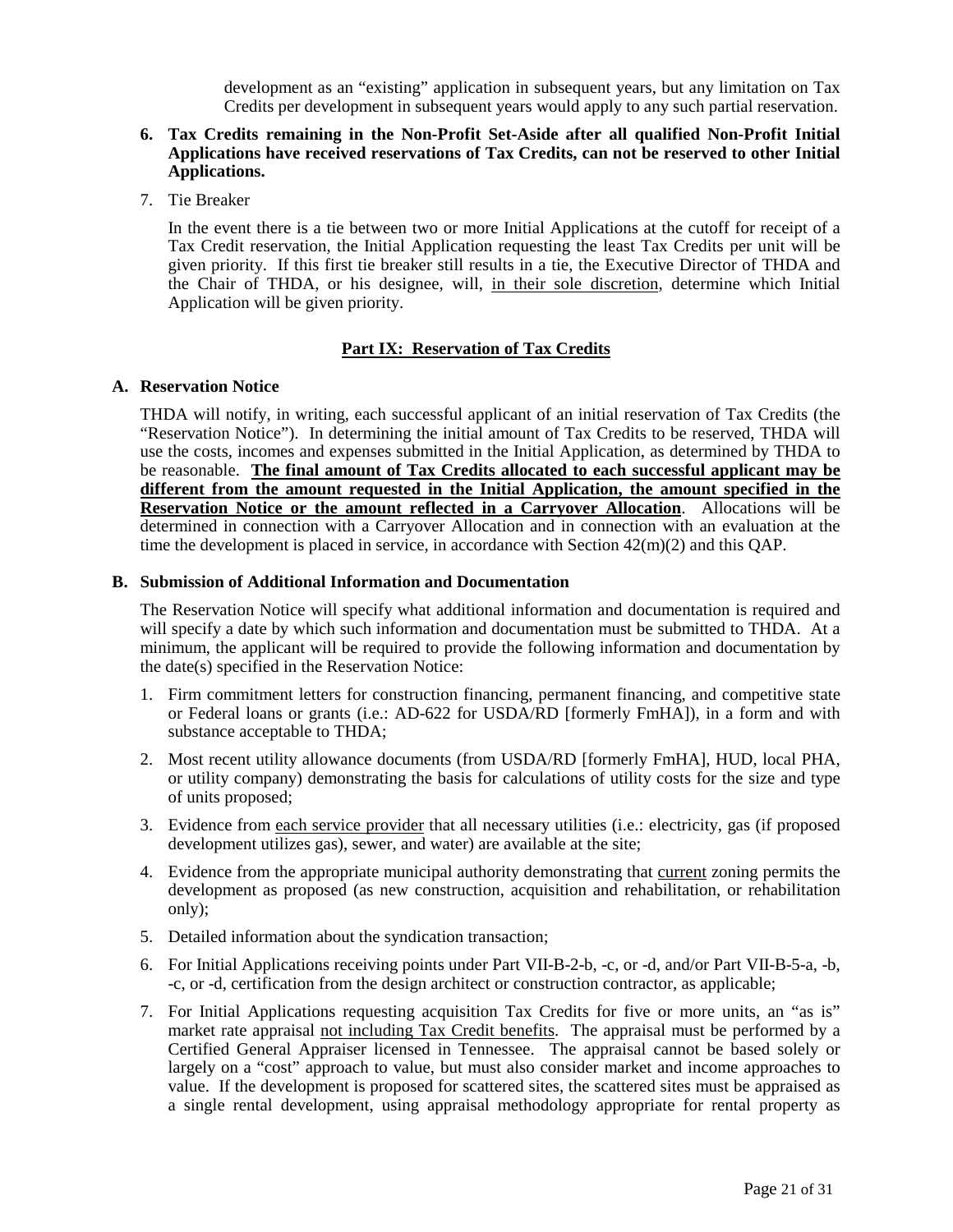described here. The acquisition cost for Tax Credit purposes shall not exceed the lesser of the purchase price or the appraised value. **Appraisals must be less than six months old at the time of submission in order to be acceptable**; and

- 8. Market Study:
	- a. A market study performed by an **independent third party** must be provided for all proposed developments within the time period specified in the Reservation Notice. This study, in a form and with content acceptable to THDA in its sole discretion, must support the need and demand for the type of housing proposed, taking into account all other subsidized developments in the market area and including data on comparable units being 90% rent occupied, the market feasibility of the proposed rent structure. The market study must include all information identified in the Reservation Notice.
	- b. For Initial Applications proposing rehabilitation, the market study must include a complete and detailed work plan showing all necessary and contemplated improvements and the projected cost.
	- **c. Market studies must be less than six months old at the time of submission in order to be acceptable.**
	- **d. Based on the information and analysis presented in the market study, and based on other information available to THDA, THDA may determine, in its sole discretion, that market demand is not sufficient to support the proposed development. If such a determination is made, THDA will cancel the Reservation Notice and recapture the Tax Credits pursuant to Part IX–D-1.**

#### **C. Status Reports**

All developments with a Reservation Notice shall provide status reports outlining progress toward completion by dates, in a form and with substance as specified by THDA in the Reservation Notice. Information requested will be development specific and may include such items as construction progress.

#### **D. Recapture of Tax Credits During Reservation Period**

- 1. THDA will cancel a Reservation Notice for failure to fully satisfy conditions imposed in connection with the Reservation Notice and for failure to provide satisfactory information or documentation required by the Reservation Notice by the deadlines specified in the Reservation Notice. This means that the Tax Credits referred to in the Reservation Notice are not available for the development specified in the Reservation Notice and will be made available to other qualified developments. Deadlines specified in the Reservation Notice are the dates upon which Tax Credits are deemed recaptured by THDA unless the conditions related to each deadline have been met on or before such deadline or unless an extension has been granted under Part XV-D.
- 2. Tax credits made available through a Reservation Notice may be voluntarily returned. Any such return means Tax Credits are not available for the development referenced in the Reservation Notice.
- 3. Any Tax Credits recaptured either by cancellation of a Reservation Notice under Part IX-D-1 above or by voluntary return under Part IX-D-2 above will be reserved to the fullest extend practical to other qualified Initial Applications for Tax Credits as provided in this QAP.

#### **Part X: Carryover Allocation**

#### **A. Qualifying for a Carryover Allocation**

A development with a Reservation Notice but which will not be placed in service by December 31, 2002, may be eligible for a Carryover Allocation. In order to qualify for a Carryover Allocation, the ownership entity identified in the Initial Application must have ownership of the property on or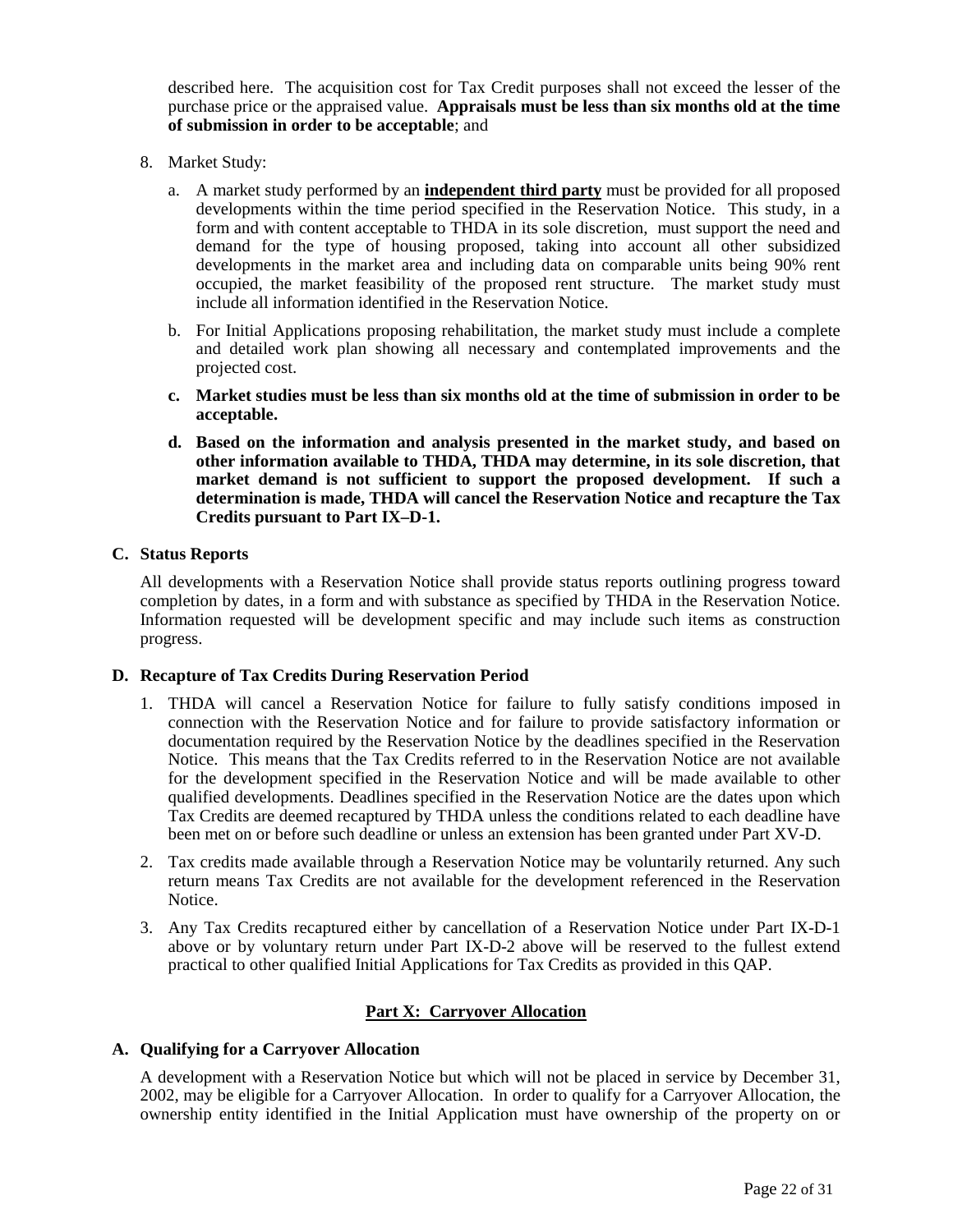before December 3, 2002, and must have spent a minimum of ten percent (10%) of the reasonably expected basis in the development on or before May 1, 2003.

#### **B. Carryover Allocation Requirements**

- 1. To file for a Carryover Allocation, the owner must, no later than December 3, 2002:
	- a. Complete a Carryover Allocation Application (**Form furnished by THDA**);
	- b. Submit a copy of the recorded warranty deed showing ownership by the ownership entity identified in the Initial Application;
	- c. Submit any other development specific materials THDA may request;
	- d. Execute a Carryover Allocation document (**Form furnished by THDA**); and
	- e. Make an irrevocable gross rent floor election (**Form furnished by THDA**).
- 2. To meet the Carryover Allocation requirements, the owner must submit the Cost Certification (**Form furnished by THDA**) for the ten percent (10%) test no later than May 1, 2003.

#### **C. Tax Credits Available**

The amount of Tax Credits to be allocated by a Carryover Allocation will be determined by THDA in connection with an evaluation at the time a Carryover Allocation is requested and in accordance with Section 42(m)(2). **This amount may be different from the Tax Credit amount reserved in the Reservation Notice.**

#### **D. Status Reports**

All developments with a Carryover Allocation shall provide status reports outlining progress toward completion by dates, in a form and with substance as specified by THDA in the Carryover Allocation. Information requested will be development specific and may include such items as construction progress.

#### **E. Recapture of Tax Credits During Carryover Period**

- 1. THDA will cancel a Carryover Allocation for failure to fully satisfy conditions imposed in connection with the Carryover Allocation. This means that the Tax Credits referred to in the Carryover Allocation are not available for the development specified in the Carryover Allocation and will be made available to other qualified developments. Deadlines specified in the Carryover Allocation are the dates upon which Tax Credits are deemed recaptured by THDA unless the conditions related to each deadline have been met on or before such deadline. Such Tax Credits are recaptured by THDA, without further notice, effective as of the deadline established in the Carryover Allocation which was not met.
- 2. Tax Credits allocated by a Carryover Allocation may be voluntarily returned. Any such return means that Tax Credits are not available for the development referenced in the Carryover Allocation.
- 3. Any Tax Credits recaptured either by cancellation of a Carryover Allocation under Part X-E-1 above or by voluntary return under Part X-E-2 above will be made available as follows:
	- a. Any Tax Credits returned before October 1, 2002, will be reserved to other qualified Initial Applications for Tax Credits as provided in this QAP;
	- b. Any Tax Credits returned on or after October 1, 2002, will be reserved pursuant to a QAP for 2003, if available.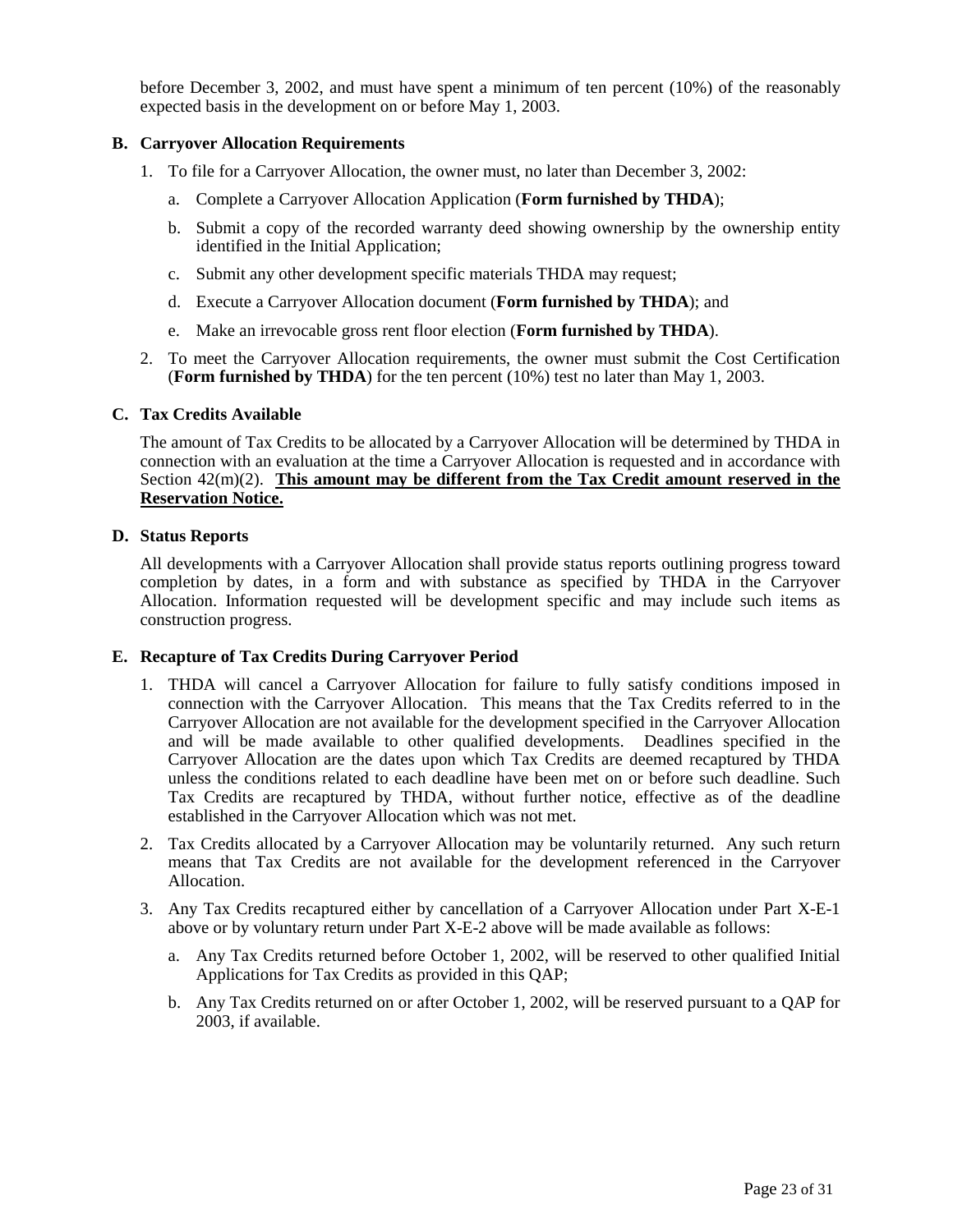#### **Part XI: Placed In Service**

#### **A. Placed In Service Requirements**

After all units in a development are placed in service, THDA will make a final allocation of Tax Credits and will issue IRS form 8609 only after receipt of the following in a form and with substance satisfactory to THDA, in its sole discretion:

- 1. Final Application (**Form furnished by THDA**);
- 2. Applicant's Verification Form for each building in the development (**Form furnished by THDA**);
- 3. Final Cost Certification of actual costs, incomes and expenses, including actual syndication profits, from an independent CPA licensed in Tennessee (**Form furnished by THDA**);
- 4. Original Recorded Land Use Restrictive Covenants (**Form furnished by THDA**);
- 5. Copy of the recorded warranty deed indicating ownership;
- 6. Copy of promissory note and recorded Deed of Trust for permanent financing;
- 7. Certificate of Occupancy for each building;
- 8. Required Compliance Monitoring Fee; and
- 9. LIHTC Certificate of Compliance Training (**Form furnished by THDA**)**.**

#### **B. Tax Credits Available**

The amount of Tax Credits allocated when a development is placed in service will be determined by THDA based on an evaluation of the above required information and documentation and in accordance with Section 42(m). **This amount may be different from the amount reserved in the Reservation Notice or allocated in the Carryover Allocation**. **THDA reserves the right to make adjustments in the amount of Tax Credits finally allocated based on the information submitted and Section 42 requirements.**

#### **Part XII: Developments to be Financed With Tax Exempt Bonds**

A development financed with tax-exempt bonds may be eligible for an allocation of Tax Credits outside the competitive process. The development must meet the following conditions:

- A. If fifty percent (50%) or more of the aggregate basis of a development is financed with tax-exempt bonds, the development is eligible to apply for Tax Credits outside the competitive allocation process described in this QAP. If less than fifty percent (50%) of the aggregate basis of a development is financed with tax-exempt bonds, the competitive allocation process described in this QAP applies. Either counsel or a Certified Public Accountant licensed in Tennessee must certify to THDA that this financing requirement is met.
- **B. Developments which are not subject to the competitive allocation process must, nevertheless, make application for Tax Credits to THDA in 2002 based on bonds issued as a result of an allocation of 2002 volume cap by THDA. All such developments must meet all eligibility requirements of this QAP. THDA will, in its sole discretion, determining the appropriate amount of Tax Credits to be allocated, and will issue a Reservation Notice. In determining the initial amount of Tax Credits to be reserved, THDA will use the costs, incomes and expenses submitted in the Initial Application, as determined by THDA to be reasonable. The final amount of Tax Credits allocated may be different from the amount specified in the Reservation Notice. Allocations will be determined in connection with an evaluation at the time the development is placed in service, in accordance with Section 42(m)(2) and this QAP. Any such allocation of Tax Credits will not count against the limits on Tax Credits by county or by**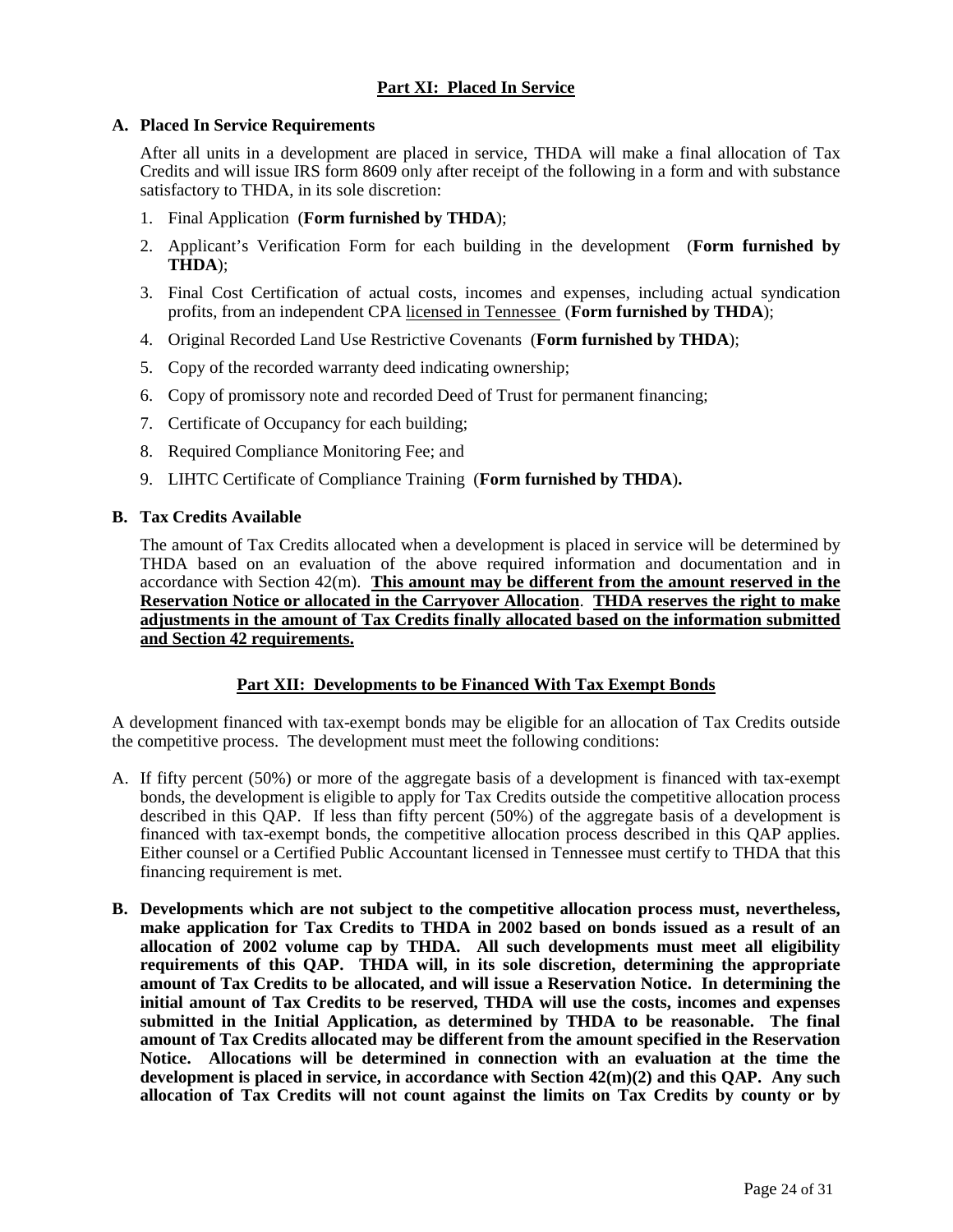#### **developer specified in Part IV. All requirements of Section 42 and this QAP apply to such developments.**

- C. Initial Applications for developments pursuant to this Part XII will be subject to the minimum scoring requirements as stated in Part VII-B.
- D. Developments receiving Tax Credits pursuant to this Part XII will be subject to all fees and compliance requirements and procedures as described in this QAP.
- E. Initial Applications for developments pursuant to this Part XII may be submitted to THDA outside the initial application deadlines stated in this Plan.

### **Part XIII: PROGRAM FEES NOTE: NO FEES ARE REFUNDABLE**

#### **A. Application Fee**

| <b>Number Of Units</b> | <b>Application Fee</b> |
|------------------------|------------------------|
| $1 - 4$                | \$300                  |
| $5-50$                 | \$1,200                |
| 51-100                 | \$1,700                |
| $101 +$                | \$30 per unit          |

The Application Fee must be submitted with the Initial Application, and is **not refundable**, except as provided in Part VII-A-5-c.

#### **B. Reservation Fee**

1. A Reservation Fee equal to 5.0% of the total annual Tax Credit amount approved by THDA is due by the date specified in the Reservation Notice.

#### 2. **The Reservation Fee is not refundable.**

#### **C. Fee to Amend Application During Reservation Period**

An amendment fee in an amount equal to the greater of \$500 or one half of one percent (0.5%) of the total amount of Tax Credits specified in the Reservation Notice must be received by THDA prior to any evaluation of proposed amendments or changes with respect to any information contained in the Initial Application. Payment of this fee does not guarantee approval of proposed changes or amendments. Only proposed changes or amendments that meet the requirements of Part XV-B, as determined by THDA in its sole discretion, may be approved.

#### **D. Monitoring Fee**

- 1. When the development is placed in service, a compliance Monitoring Fee is due to THDA, payable in the form of a certified check (this fee also applies to USDA/RD [formerly FmHA] developments). The Monitoring Fee must be delivered to THDA prior to the release of IRS form 8609 for the development. The Monitoring Fees for developments receiving Tax Credits according to this Plan are as follows: \$400 per unit
- 2. Owners seeking to correct non-compliance will be charged additional fees to cover additional costs which may be incurred by staff to correct the non-compliance issue.
	- a. Reinspection of a file: \$200
	- b. Reinspection of a property: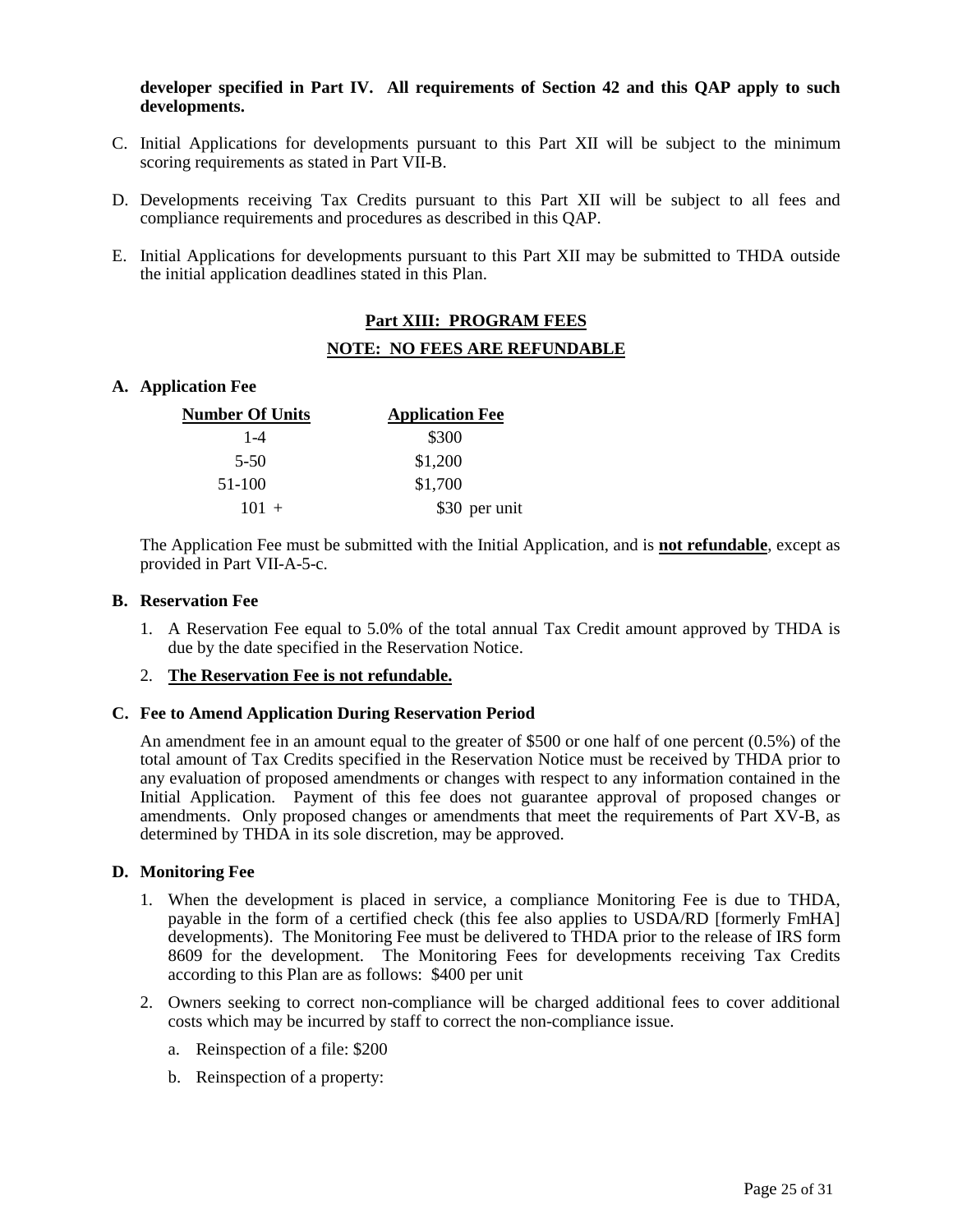- (i) Standard mileage rate in effect by the State of Tennessee at the time of the reinspection from Nashville to the property and back to Nashville;
- (ii) \$30 per day meal allowance for one staff person;
- (iii) Lodging expenses as allowed under State of Tennessee travel regulations; and
- (iv) Any other expenses incurred by THDA relating to the property reinspection.
- c. Fees will be due to THDA prior to issuance of reinspection findings.
- **3. At any time following the fifth year of monitoring for each development, THDA will evaluate the need for an additional Monitoring Fee. THDA may, at its sole discretion, charge a single additional Monitoring Fee not greater than the initial Monitoring Fee stated above. THDA will charge this additional Monitoring Fee only if the costs of monitoring for Tax Credit compliance, in the aggregate, appear likely to exceed the aggregate amount of initial Monitoring Fees collected. A decision by THDA to charge any such additional fee shall not constitute an amendment to this Plan.**

#### **E. Late Fee for Failing to Submit Timely Compliance Certification Forms**

Owners failing to submit the required Owner's Annual Certification of Compliance forms and supporting documentation by the date required by THDA will be charged a late fee of \$100 per month, for each month, or portion of a month, until the Certification and supporting documentation is received and considered satisfactory by THDA, or until an IRS Form 8823 is filed with the Internal Revenue Service. This fee will be due upon submission of the forms required. Receipt of Certification without the applicable late fee will be considered incomplete.

#### **F. Deadline Extension Fee**

Deadlines established in this QAP, in a Reservation Notice, in a Carryover Allocation Agreement, or in other documentation from THDA may be extended only with the prior written approval of THDA, which approval may be withheld in THDA's sole discretion as specified in Part XV. A deadline extension request must be submitted in writing in a form and with substance satisfactory to THDA and must be accompanied by a fee in the amount of \$500.00 for each such request. This deadline extension fee applies to the deadlines established for the following items:

Acceptance of Reservation Notice deadline

Carryover Application deadline

Carryover 10% test certification

Groundbreaking deadline

50% completion deadline

Placed in Service Application deadline

Other deadlines established in THDA documentation

#### **Part XIV: Compliance Monitoring**

Compliance monitoring procedures apply to all buildings placed in service in Tennessee which have received Tax Credits allocated under Section 42. The current compliance monitoring procedures and requirements are as follows:

- A. Owners must certify annually (Owner's Annual Certification of Compliance) under penalty of perjury that:
	- 1. The development meets the minimum requirements of the appropriately selected test (i.e. 40/60 or 20/50) per Section  $42(g)(1)$ ;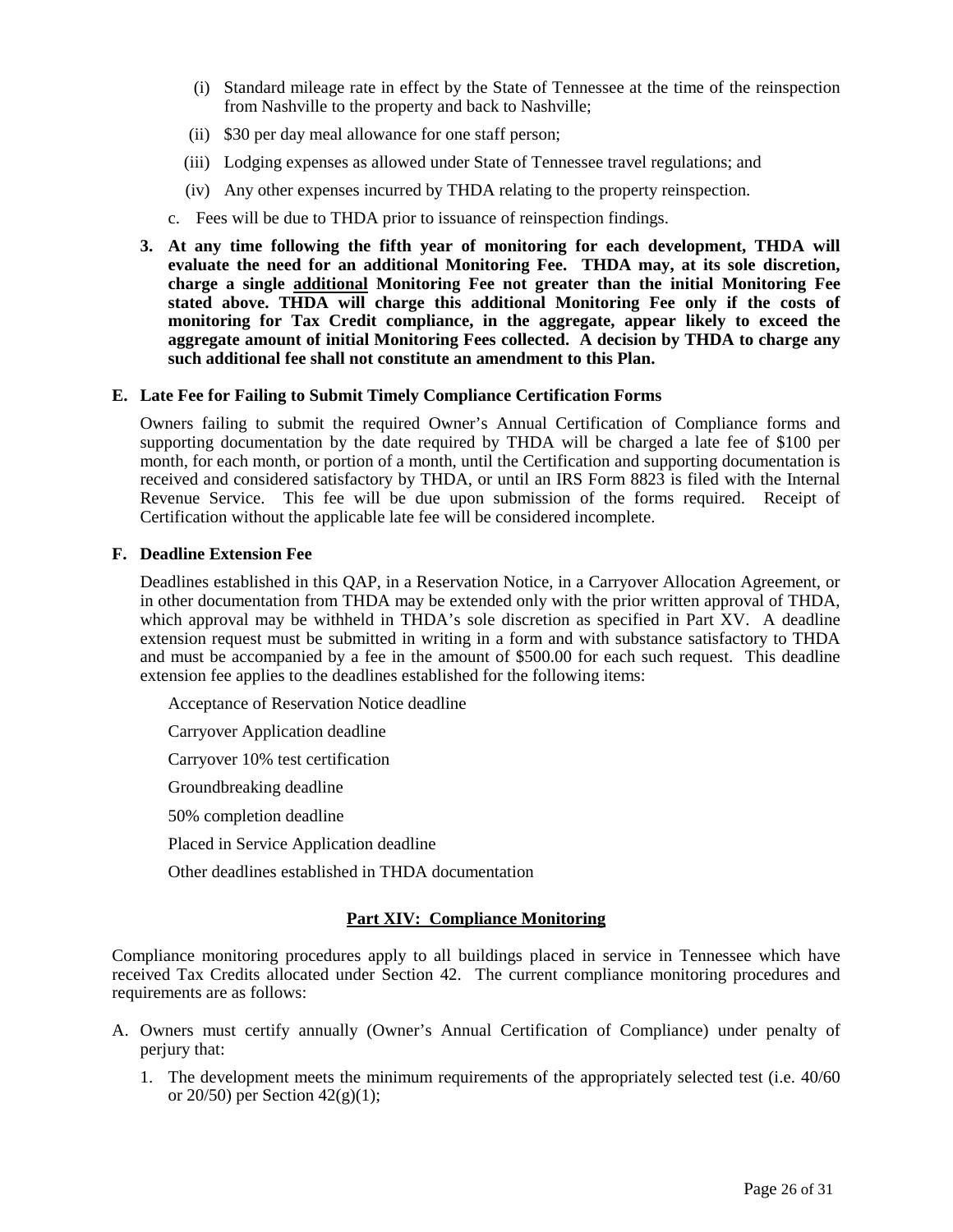- 2. There was no change in the applicable fraction (as defined in Section  $42(c)(1)(B)$ ) of any building in the development;
- 3. The owner has received an annual income certification from each low-income resident and has documentation to certify that tenant income has not increased above 140% of the income limitation required under Section  $42(g)(2)(D)(ii)$ ;
- 4. Each low-income unit is rent restricted under Section  $42(g)(2)$ ;
- 5. All units in the project were for use by the general public, including the requirement that no finding of discrimination under the Fair Housing Act, 42 U.S.C. 3601-3619, occurred for the project.
- 6. Each building in the development is suitable for occupancy, taking into account local health, safety, and building codes (or other habitability standards) and the state or local government unit responsible for making local, health, safety, or building code inspections did not issue a violation report for any building or low-income unit in the project;
- 7. There has been no change in the eligible basis (as defined in Section 42(d)) of any building in the development;
- 8. All resident facilities included in the eligible basis under Section 42(d) of any building in the development, such as a swimming pool, other recreational facilities, and parking areas, are provided on a comparable basis without charge to all residents of the development;
- 9. If a low-income unit has been vacant during the year, reasonable efforts have been made to rent that unit to residents having a qualifying income and while the unit has been vacant no units of comparable or smaller size have been rented to residents not having a qualifying income;
- 10. If the income of residents of a low-income unit in the development increased above the limit allowed in Section  $42(g)(2)(D)(ii)$ , the next available unit of a comparable or smaller size was rented to residents having a qualifying income;
- 11. An extended low-income housing commitment, as described in Section 42(h)(6), was in effect, including the requirement under Section  $42(h)(6)(B)(iv)$  that an owner cannot refuse to lease a unit in the project to an applicant because the applicants holds a voucher under Section 8 of the United States Housing Act of 937, 42 U.S.C. 1437f;
- 12. All low-income units in the project were used on a non-transient basis (except for transitional housing for the homeless provided under Section  $42$  (i)(3)(B)(iii) or single-room occupant units rented on a month-by-month basis under Section 42(i)(3)(B)(iv)).
- 13. If the owner received its credit allocation from the portion of the state ceiling set-aside for a project involving "qualified non-profit organizations" under Section 42(h)(5), that its non-profit entity materially participated in the on-going operation of the development within the meaning of Section 469(h);
- 14. If the building is financed by USDA/RD (formerly FmHA) under the Section 515 program, the owner certifies that the building complies with the requirements for USDA/RD assistance.
- B. THDA will conduct yearly on-site inspections of no less than 33% of developments receiving Tax Credits. We will review at least 20% of the prior year's tenant files for adherence to Section 42 occupancy and rent restrictions. We will conduct physical inspections of 20% of the units at every development to evaluate the suitability of the development for occupancy, taking into account local, health, safety, and building codes (or other habitability standards).
- C. As a part of the site inspection, a review will be conducted of the owner's marketing efforts to attract special needs populations and Section 8 applicants as outlined in the extended low-income housing commitment.
- D. Developments which may be, but are not required to be, exempt from annual on-site file reviews and physical inspections are those developments financed by the USDA/RD Section 515 loan program.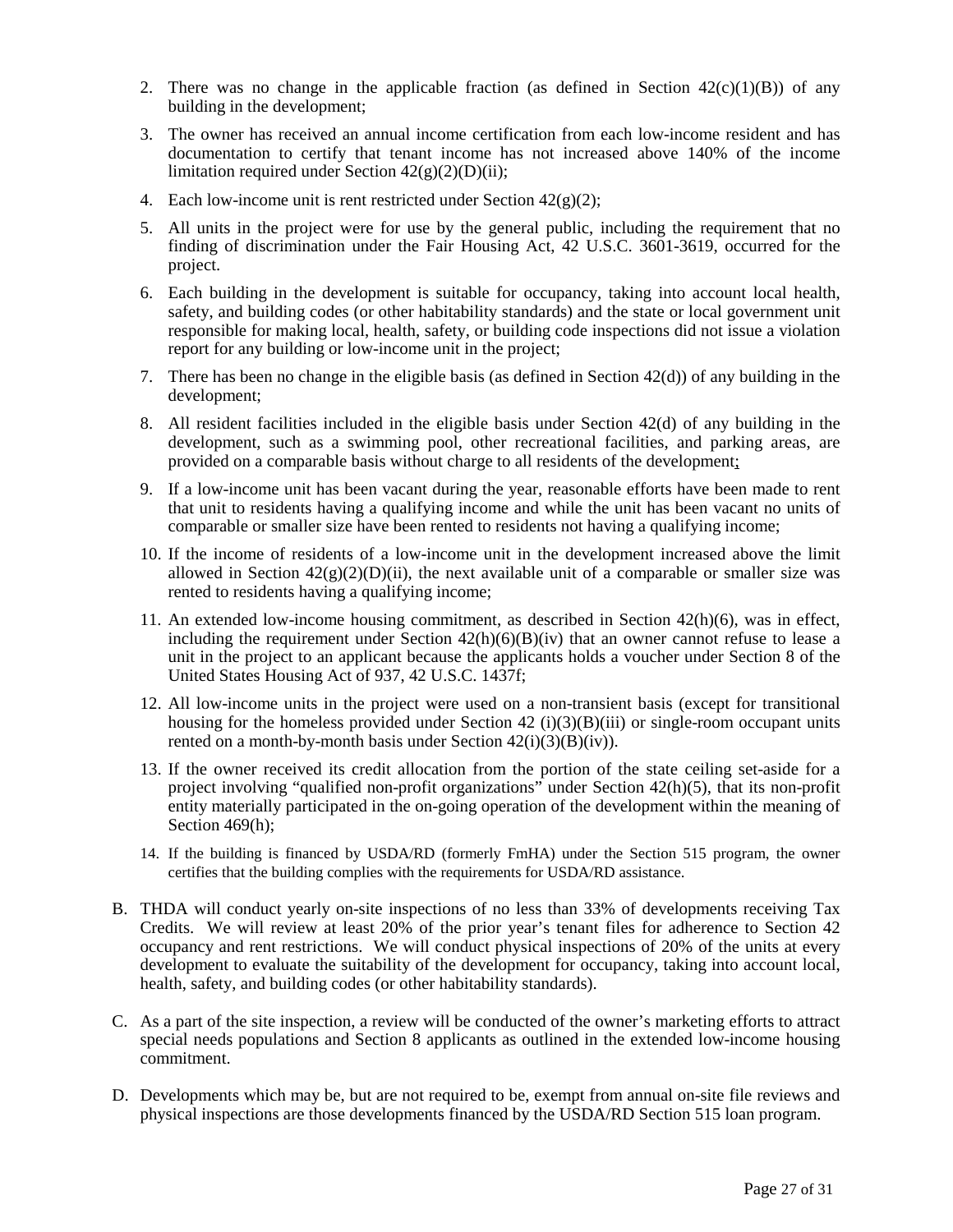- E. THDA will charge fees to cover the administrative expenses of monitoring compliance and other expenses incurred in carrying out its duties as the Housing Credit Agency including but not limited to reasonable fees for legal and professional services.
- F. Owners will be allowed a 90-day correction period to provide missing documentation or to correct noncompliance. This correction period begins the earlier of the date notification specifying the missing documentation or the noncompliance is mailed, or the date of the inspection at which the missing documentation or the noncompliance is noted. An extension of up to 90 days may be requested in writing and may be granted by THDA if it is determined that there are extreme circumstances beyond the control of the owner.
- G. THDA will notify the Internal Revenue Service of an owner's noncompliance or failure to certify compliance no later than 45 days after the end of the time allowed for correction, whether or not the noncompliance or failure to certify compliance is corrected. THDA will notify the Internal Revenue Service by filing form 8823 Low-Income Housing Credit Agencies Report of Noncompliance.
- H. THDA has the right to inspect any low-income development during the compliance period including but not limited to on-site inspections and review of all records relating to compliance with Section 42 requirements. THDA may require copies of the tenant certifications and supporting documentation to be forwarded to THDA.
- I. Awareness of Section 42 provisions and compliance with requirements of Section 42 are the responsibility of the owner of the building for which the Tax Credits are allocated. THDA's monitoring of compliance with Section 42 does not make THDA or the State of Tennessee liable for an owner's noncompliance.
- J. THDA shall be entitled to amend the compliance monitoring provisions of this QAP and its Tax Credit Program as required by applicable federal statutes or regulations as amended, from time-totime. Such amendment is expressly permitted by this QAP, and the making of such amendment will not require further public hearings. THDA, in accordance with Section 42, may impose additional requirements at its discretion in order to fulfill the objectives of its housing initiatives.
- K. Owners or their representatives are required to attend Owner's compliance training sessions provided by THDA within the 12 months prior to a development being placed in service. THDA may, under extraordinary circumstances, waive this requirement or extend the deadline, but will not issue the final allocating document (IRS form 8609) until such training has been completed.
- L. Owners or their management staff may be required to attend Manager's compliance training sessions provided by THDA after the final allocation and during the compliance period if it is determined that noncompliance exists which could be corrected by a better understanding of the requirements.

#### **Part XV: Miscellaneous Provisions**

#### **A. Amendments**

THDA may amend any part of this QAP following public notice and approval by the THDA Board of Directors.

#### **B. Tax Credits Allocated to Specific Entities and Properties**

1. THDA reserves Tax Credits based solely on the information contained in the Initial Application. Claiming points in the Initial Application under Part VII-B is a representation and warranty by the applicant and all parties connected with the development proposed in the Initial Application with respect to each and every item for which points are claimed. The applicant and all parties connected with the development proposed in the Initial Application intend for THDA to rely on these representations and warranties for the purpose of complying with Section 42 and for awarding Tax Credits pursuant to this QAP. By submitting documents to THDA in an effort to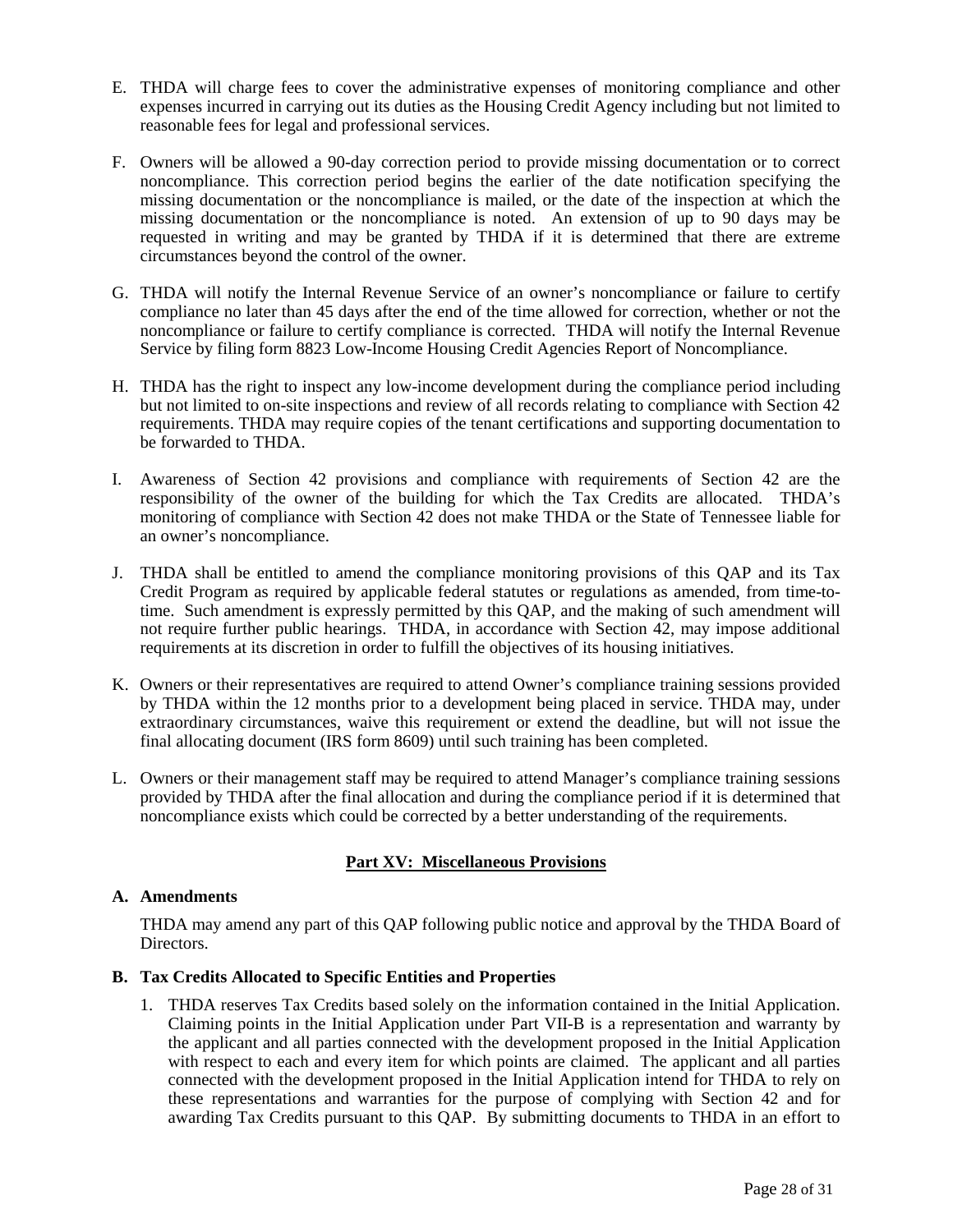obtain Tax Credits, the applicant and all parties connected with the development proposed in the Initial Application acknowledge and agree that (1) they are entering into a contract with THDA, and (2) they intend for THDA to rely on and seek enforcement of these representations with respect to any reservation or allocation of Tax Credits by any and all means available, including specific performance of all such representations and warranties, and (3) no changes may be made to any information contained in an Initial Application without the express written approval of THDA, which approval may be granted or withheld at THDA's sole discretion. No extensions or changes to timetables stated in this QAP, in any Reservation Notice, in any Carryover Allocation, in any Placed in Service documentation, or in any other documentation distributed or sent by THDA may be made without the express written approval of THDA, which approval may be granted or withheld at THDA's sole discretion.

- 2. Changes or amendments to an Initial Application will not be considered or approved after the Initial Application Deadline, except for changes or amendments identified by THDA during the Initial Application Cure Period may be made only in accordance with the requirements of Part VIII-B.
- 3. THDA will consider other changes or amendments, including, without limitation, site changes, ownership changes, developer changes or other changes that would affect eligibility or scoring of the Initial Application, only after a Reservation Notice has been issued by THDA and executed by the proper party as identified in the Initial Application and only after the Initial Application Cure Period and Review Process is complete. In addition, THDA will not consider proposed changes or amendments to an Initial Application unless all requirements contained in the Reservation Notice, including the payment of the Reservation Fee, are met to THDA's sole satisfaction and an Amendment Fee as specified in Part XIII-C is received by THDA.
- 4. Once a Carryover Allocation document is issued by THDA, no further changes or amendments, including, without limitation, site changes, ownership changes, developer changes or other changes that would affect eligibility or scoring of the Initial Application are permitted until after all units in the development as proposed in the Initial Application are placed in service.

#### **C. Cost Certifications and Market Studies**

Cost certifications and Market Studies must be completed by independent and unrelated third parties with **no** interest in any application or development except for an agreement to be paid reasonable fees for preparing the Cost Certifications and Market Studies. Persons or companies who serve or who have served as consultants or advisors to any parties identified in the Initial Application or related parties will not be considered to be independent. THDA will not accept cost certifications or market studies prepared by parties THDA has determined, in its sole discretion, are not independent.

#### **D. Deadlines/Extension of Deadlines**

Due to the competitive nature of the Tax Credit reservation and allocation process, time is of the essence of this QAP. Deadlines established in this QAP, in Reservation Notices, in Carryover Allocations or in other documentation from THDA will not be waived or extended, except as set forth in this QAP. Deadlines established in Section 42 cannot be waived or extended**. Tax Credits will be recaptured if there is a failure to meet requirements by established deadlines.** No person or entity shall be entitled to rely on any waiver or extension previously granted for the purpose of obtaining subsequent waivers or extensions.

1. An extension of deadlines established in the Reservation Notice may be requested, **in writing,** in a form and with substance satisfactory to THDA in its sole discretion. Any such deadline extension request shall be submitted to the Executive Director of THDA on or before the deadline for which an extension is requested, together with a fee in an amount as specified in Part XIII-F. Deadline extension requests will not be considered if they are not received by THDA on or before on or before the deadline for which an extension is requested or if the appropriate fee is not included with such a request. In the sole discretion of the Executive Director, such requests may be granted if the applicant documents good cause for the request and demonstrates that new deadlines can be met. Deadlines established in Section 42 cannot be waived or extended.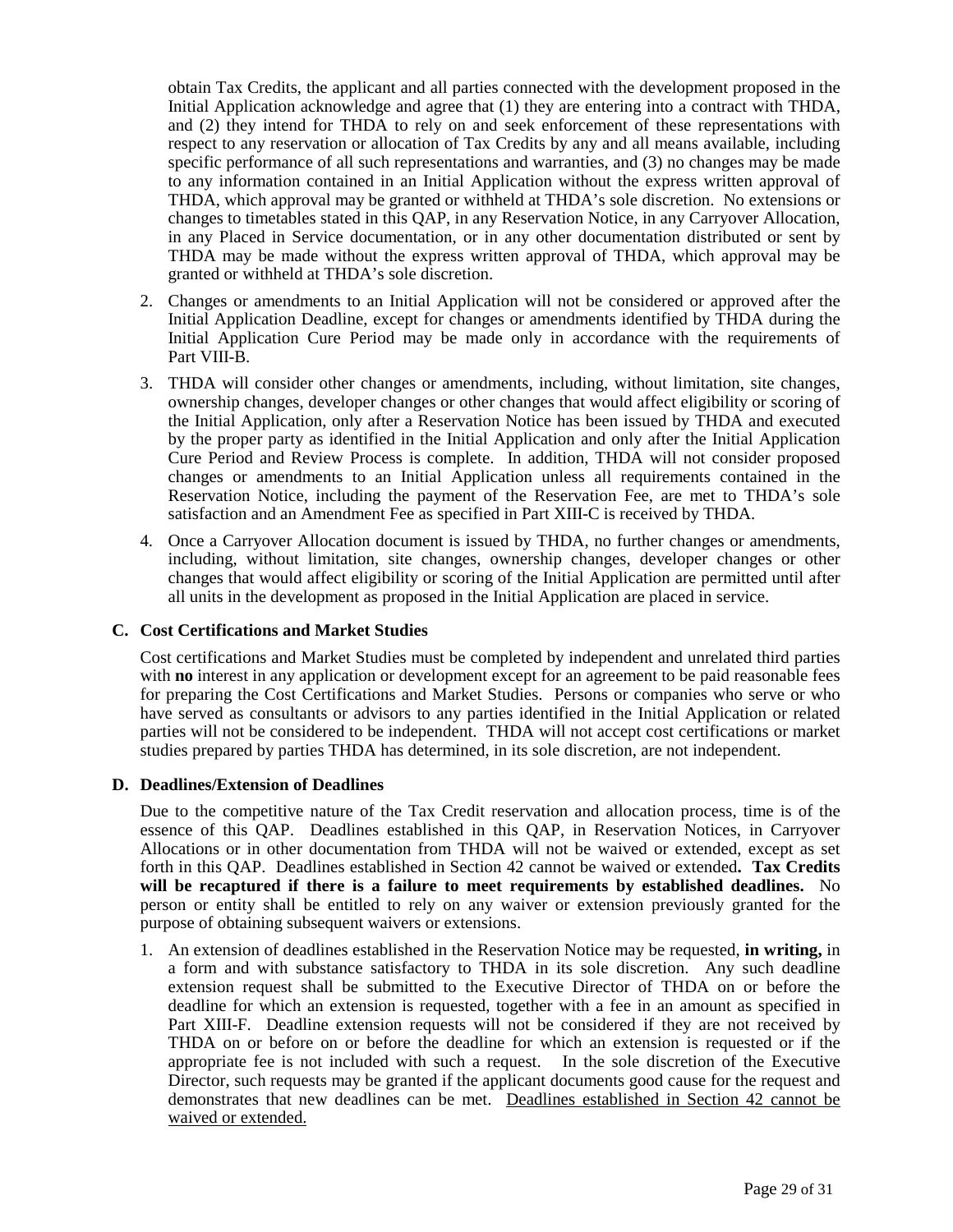- 2. An extension of deadlines established in the Carryover Allocation may be requested, **in writing,** in a form and with substance satisfactory to THDA in its sole discretion. Any such deadline extension request shall be submitted to the Executive Director of THDA on or before the deadline for which an extension is requested, together with a fee in an amount as specified in Part XIII-F. Deadline extension requests will not be considered if they are not received by THDA on or before on or before the deadline for which an extension is requested or if the appropriate fee is not included with such a request. In the sole discretion of the Executive Director, such requests may be granted if the applicant documents good cause for the request and demonstrates that new deadlines can be met. Deadlines established in Section 42 cannot be waived or extended.
- 3. An extension of deadlines established in any other THDA documentation may be requested, **in writing,** in a form and with substance satisfactory to THDA in its sole discretion. Any such deadline extension request shall be submitted to the Executive Director of THDA on or before the deadline for which an extension is requested, together with a fee in an amount as specified in Part XIII-F. Deadline extension requests will not be considered if they are not received by THDA on or before on or before the deadline for which an extension is requested or if the appropriate fee is not included with such a request. In the sole discretion of the Executive Director, such requests may be granted if the applicant documents good cause for the request and demonstrates that new deadlines can be met. Deadlines established in Section 42 cannot be waived or extended.

#### **E. Document Review**

- 1. THDA will review and evaluate only those materials submitted in compliance with the requirements of this QAP. THDA will not evaluate any materials submitted outside the deadlines established for submission of such materials and will assume no obligation to request additional information from applicants for purposes of completing or supplementing Initial Applications for Tax Credits. Review by THDA of documents submitted with Initial Applications or other documents submitted in connection with the Tax Credit Program or QAP is for THDA's own purposes and is not for the purpose of advising, certifying, representing or warranting to others as to the feasibility or viability of any proposed development.
- 2. THDA makes no representations or warranties to applicants, developers, owners or anyone else as to compliance with Section 42, Treasury regulations, or any other laws or regulations applying to Tax Credits.

#### **F. No THDA Liability**

No member, officer, agent, or employee of THDA shall have any personal liability with respect to any matters arising out of, or in relation to, the allocation of Tax Credits or the monitoring of properties which have received Tax Credits.

#### **G. Enforcement**

In the event THDA seeks enforcement of the representation and warranties made by virtue of the submission of an Initial Application for Tax Credits or any other matter connected with any Tax Credits, THDA shall be entitled to recover all costs, expenses and fees, including without limitation, court costs, attorneys fees and staff time, from the applicant or any other party connected with the development proposed in the Initial Application.

#### **H. False Statements**

Tennessee Code Annotated, Section 13-23-133, makes it a Class E felony for any person to knowingly make, utter, or publish a false statement of substance or aid or abet another person in making, uttering, or publishing a false statement of substance for the purpose of influencing THDA to allow participation in the Tax Credit Program. Any and all statements contained in Initial Applications submitted to THDA for Tax Credits or otherwise made by an applicant or other person connected in any way with an Initial Application for Tax Credits are statements of substance.